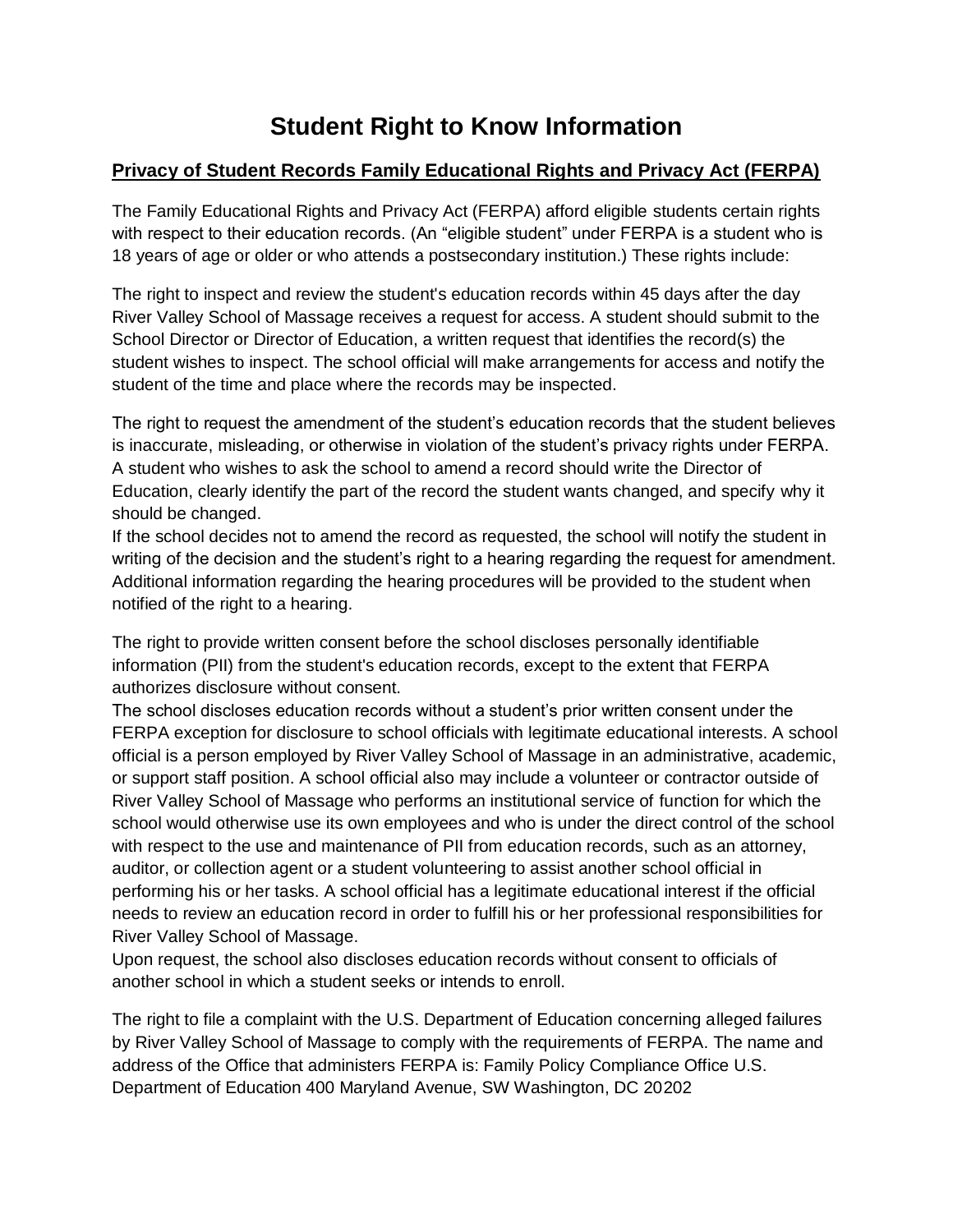#### **Request to Disclose Information [34 CFR 99.30](http://www.ecfr.gov/cgi-bin/text-idx?c=ecfr&SID=ca34e666ce93c380e3e771f4f6f9a059&rgn=div8&view=text&node=34:1.1.1.1.33.4.132.1&idno=34)**

FERPA permits the disclosure of PII from students' education records, without consent of the student, if the disclosure meets certain conditions found in §99.31 of the FERPA regulations.

Except for disclosures to school officials, disclosures related to some judicial orders or lawfully issued subpoenas, disclosures of directory information, and disclosures to the student, §99.32 of FERPA regulations requires the institution to record the disclosure. Eligible students have a right to inspect and review the record of disclosures. A postsecondary institution may disclose PII from the education records without obtaining prior written consent of the student –

To other school officials, including teachers, within River Valley School of Massage whom the school has determined to have legitimate educational interests. This includes contractors, consultants, volunteers, or other parties to whom the school has outsourced institutional services or functions, provided that the conditions listed in §99.31(a)(1)(i)(B)(1) - (a)(1)(i)(B)(2) are met. (§99.31(a)(1))

To officials of another school where the student seeks or intends to enroll, or where the student is already enrolled if the disclosure is for purposes related to the student's enrollment or transfer, subject to the requirements of §99.34. (§99.31(a)(2))

To authorized representatives of the U. S. Comptroller General, the U. S. Attorney General, the U.S. Secretary of Education, or State and local educational authorities, such as a State postsecondary authority that is responsible for supervising the State-supported education programs. Disclosures under this provision may be made, subject to the requirements of §99.35, in connection with an audit or evaluation of Federal- or State-supported education programs, or for the enforcement of or compliance with Federal legal requirements that relate to those programs. These entities may make further disclosures of PII to outside entities that are designated by them as their authorized representatives to conduct any audit, evaluation, or enforcement or compliance activity on their behalf. (§§99.31(a)(3) and 99.35)

In connection with financial aid for which the student has applied or which the student has received, if the information is necessary to determine eligibility for the aid, determine the amount of the aid, determine the conditions of the aid, or enforce the terms and conditions of the aid.  $(S99.31(a)(4))$ 

To organizations conducting studies for, or on behalf of, the school, in order to: (a) develop, validate, or administer predictive tests; (b) administer student aid programs; or (c) improve instruction. (§99.31(a)(6))

To accrediting organizations to carry out their accrediting functions. ((§99.31(a)(7))

To parents of an eligible student if the student is a dependent for IRS tax purposes. (§99.31(a)(8))

To comply with a judicial order or lawfully issued subpoena. (§99.31(a)(9))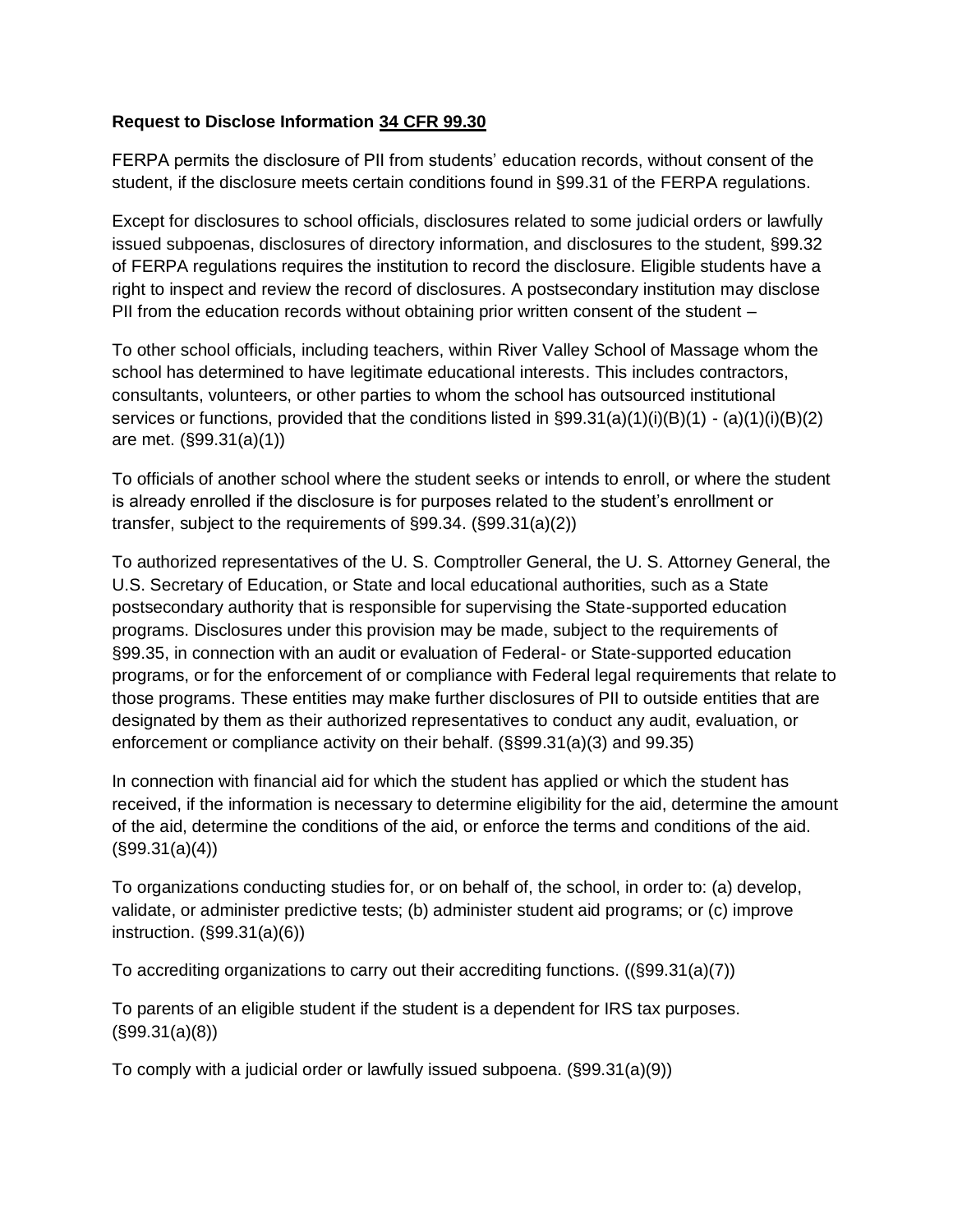To appropriate officials in connection with a health or safety emergency, subject to §99.36. (§99.31(a)(10))

Information the school has designated as "directory information" under §99.37. (§99.31(a)(11)).

"Dates of attendance" as used above means the period of time during which a student attends or attended an educational agency or institution. An example of dates of attendance includes an academic year. The term does not include specific daily records of a student's attendance at an educational agency or institution.

This information may be made available upon request to members of the general public.

If a student on the River Valley School of Massage campus wishes for this "directory" information to be regarded as confidential, according to the provisions of the Family Educational Rights and Privacy Act of 1974, he or she should notify Amanda Williams, Director of Education at *[admissions@rvsmassage.com](mailto:admissions@rvsmassage.com)* or 479-890-7876.

To a victim of an alleged perpetrator of a crime of violence or a non-forcible sex offense, subject to the requirements of §99.39. The disclosure may only include the final results of the disciplinary proceeding with respect to that alleged crime or offense, regardless of the finding. (§99.31(a)(13))

To the general public, the final results of a disciplinary proceeding, subject to the requirements of §99.39, if the school determines the student is an alleged perpetrator of a crime of violence or non-forcible sex offense and the student has committed a violation of the school's rules or policies with respect to the allegation made against him or her. (§99.31(a)(14))

To parents of a student regarding the student's violation of any Federal, State, or local law, or of any rule or policy of the school, governing the use or possession of alcohol or a controlled substance if the school determines the student committed a disciplinary violation and the student is under the age of 21. (§99.31(a) (15))

If a parent or eligible student requests a copy of their records, River Valley School of Massage will give them a copy. If the parent of a student who is not eligible requests a copy of the records, RVSM will not disclose any information.

In the student's file, RVSM provides a list of all authorities that have reviewed the student's file along with the reason of the review. If RVSM must provide an electronic format of the student's file, it will be sent password protected and sent only to the authority requesting the review electronically.

#### **Consent not required [34 CFR 99.31](http://www.ecfr.gov/cgi-bin/text-idx?c=ecfr&SID=ca34e666ce93c380e3e771f4f6f9a059&rgn=div8&view=text&node=34:1.1.1.1.33.4.132.2&idno=34)**

River Valley School of Massage holds the right to disclose personally identifiable information to the following agencies and persons:

School officials with legitimate educational interests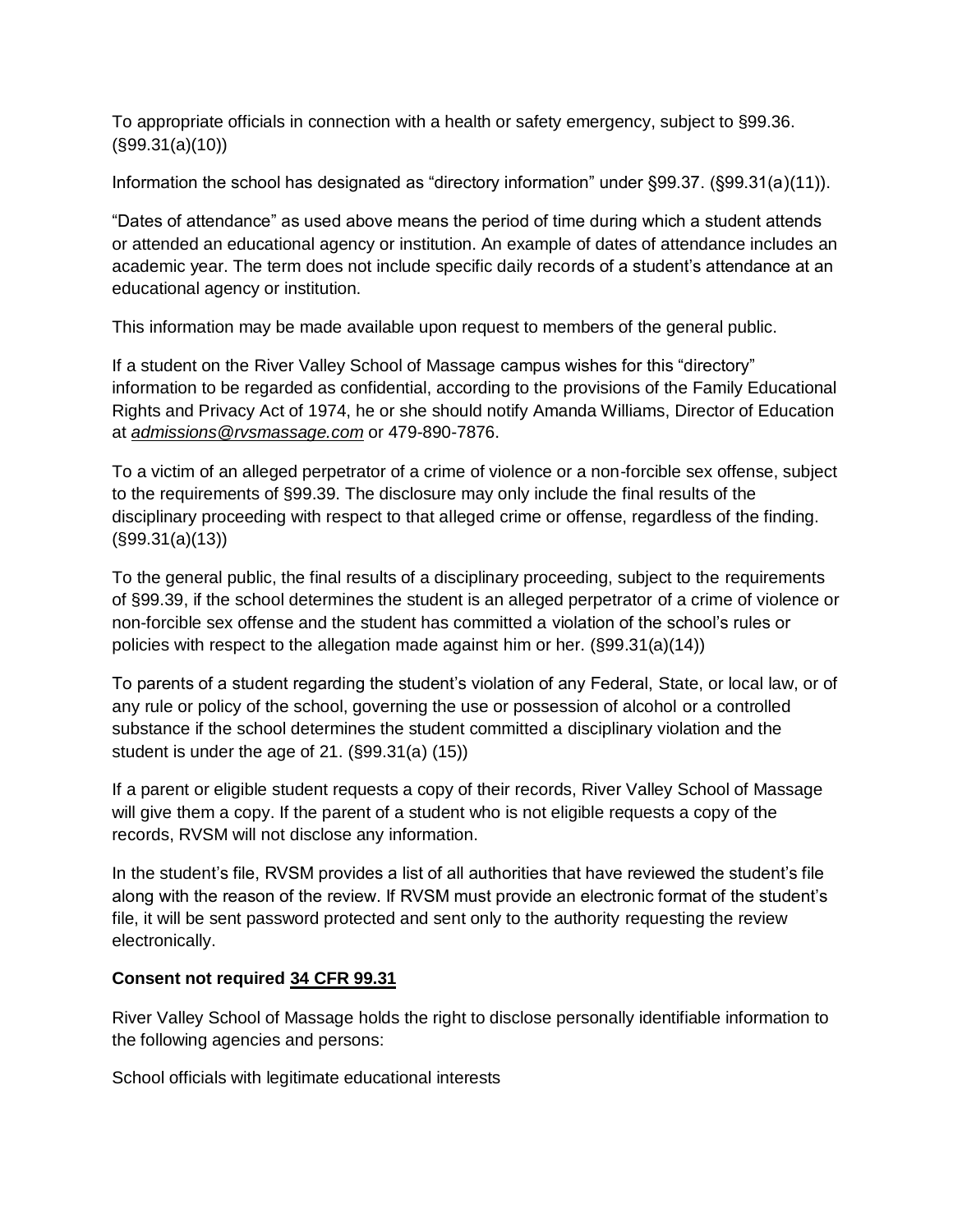U.S. Comptroller General, U.S. Attorney General, U.S. Department of Education

State and local officials

Authorized organizations conducting educational research

Accrediting Commission of Career Schools and Colleges

Department of Veterans Affairs- Arkansas Department of Career Education: State Approving Agency

Department of Education

Alleged victim of a crime

Parent of a Dependent Student as defined by the IRS

Parent of a student under 21 regarding the violation of a law regarding alcohol or drug abuse

Facilities and Services for Students with Disabilities

Students with an intellectual disability can receive funds from the Pell Grant program. They must be enrolled or accepted for enrollment in a comprehensive transition and postsecondary program for students with intellectual disabilities and must maintain satisfactory academic progress as determined by River Valley School of Massage for this program. The disability of a student must be documented on their application. River Valley School of Massage will reasonably accommodate applicants and students with disabilities to the extent required by applicable law.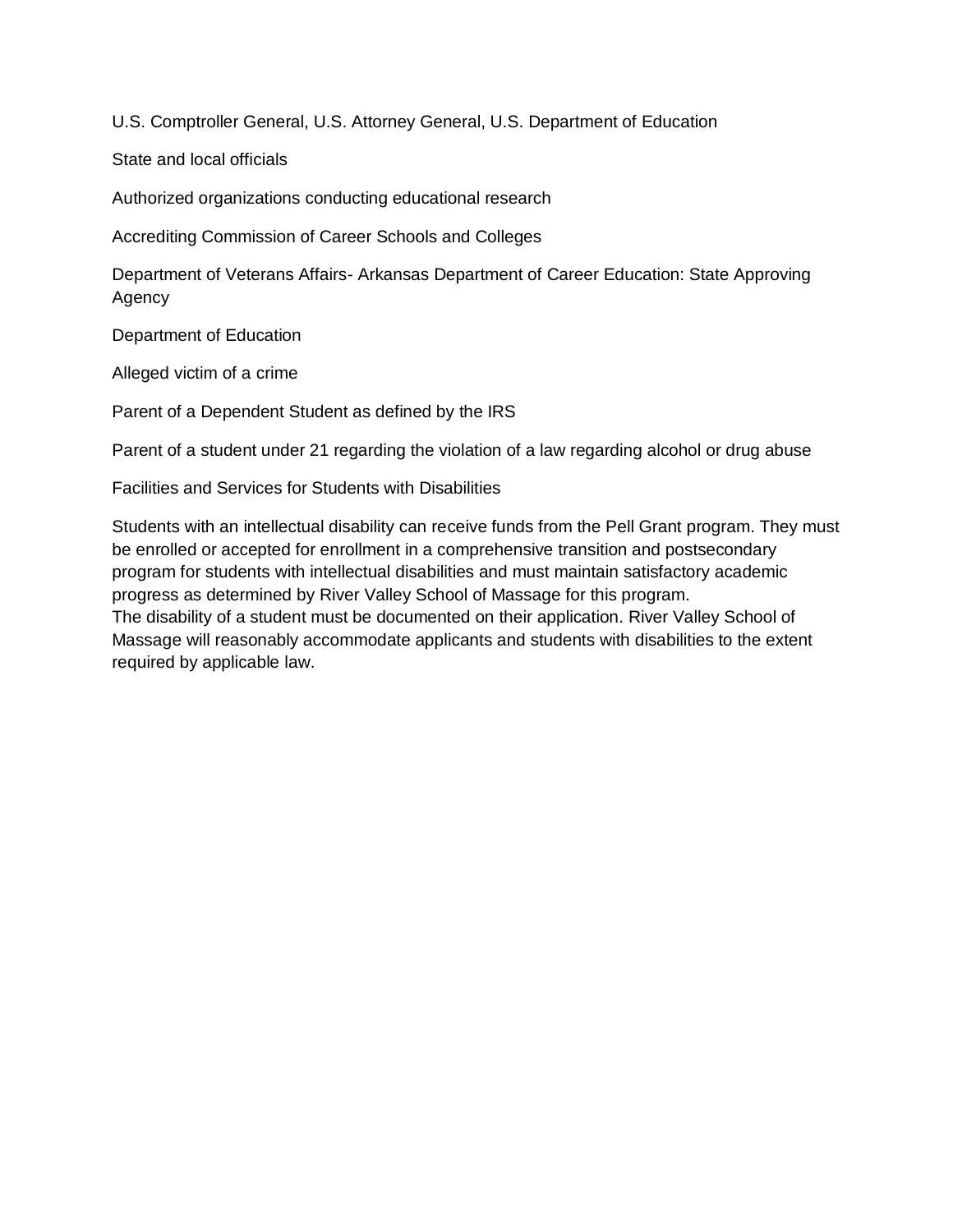# **Student Diversity**

|                                     |                                                                     |                 |                   |                 | River Valley School of Massage |                 |                |                 |                  |                 |                 |
|-------------------------------------|---------------------------------------------------------------------|-----------------|-------------------|-----------------|--------------------------------|-----------------|----------------|-----------------|------------------|-----------------|-----------------|
|                                     | Student Demographics: All First-Time, Degree Seeking Undergraduates |                 |                   |                 |                                |                 |                |                 |                  |                 |                 |
|                                     | <b>Fall 2019</b>                                                    |                 | Spring of<br>2020 |                 | <b>Fall 2020</b>               |                 | Spring<br>2021 |                 | <b>Fall 2021</b> |                 |                 |
|                                     | Number                                                              | $\frac{0}{6}$   | <b>Numbe</b><br>r | %               | Number                         | $\frac{0}{2}$   | Number         | $\frac{0}{0}$   | Number           | $\frac{0}{0}$   | Total           |
| Total                               | 6                                                                   | 37.<br>5        | $\overline{6}$    | 75              | $\overline{7}$                 | 58              | $\overline{7}$ | 39              | $\overline{5}$   | $\overline{27}$ | 20              |
| Gender                              | $\overline{4}$                                                      | 66              | $\overline{5}$    | 63              | $\overline{6}$                 | 50              | $\overline{6}$ | 85              | $\overline{3}$   | 60              | $\overline{17}$ |
| Female                              |                                                                     |                 |                   |                 |                                |                 |                |                 |                  |                 |                 |
| Male                                | $\overline{2}$                                                      | 33              | $\overline{1}$    | $\overline{13}$ | $\overline{1}$                 | $\overline{14}$ | $\overline{1}$ | 14              | $\overline{2}$   | 40              | $\overline{3}$  |
| Ethnicity                           |                                                                     |                 |                   |                 |                                |                 |                |                 |                  |                 |                 |
| Caucasian                           | $\overline{5}$                                                      | 83              | 6                 | 100             | $\overline{6}$                 | 100             | $\overline{7}$ | 100             | 100              | 100             |                 |
| African<br>American                 | $\overline{0}$                                                      | $\overline{0}$  | $\overline{0}$    | $\mathbf 0$     | $\overline{0}$                 | $\overline{0}$  | $\overline{0}$ | 0               | $\overline{0}$   | $\overline{0}$  | $\mathbf 0$     |
| Non-<br>resident<br>Alien           | $\overline{0}$                                                      | $\overline{0}$  | $\overline{0}$    | $\overline{0}$  | $\overline{0}$                 | $\overline{0}$  | $\overline{0}$ | $\overline{0}$  | $\overline{0}$   | $\overline{0}$  | $\overline{0}$  |
| American<br>Indian/Alaska<br>Native | $\overline{0}$                                                      | $\overline{0}$  | $\overline{0}$    | $\overline{0}$  | $\overline{0}$                 |                 | $\overline{0}$ | $\overline{0}$  | $\overline{0}$   | $\overline{0}$  | $\mathbf{1}$    |
| Asian/Pacific<br>Islander           | $\overline{0}$                                                      | 0.0<br>0%       | $\overline{0}$    | 0.0<br>$0\%$    | $\overline{0}$                 | 0.0<br>0%       | $\overline{0}$ | $\Omega$        | $\overline{0}$   | $\overline{0}$  | $\mathbf 0$     |
| <b>Hispanic</b>                     | $\overline{1}$                                                      | $\overline{17}$ | $\overline{0}$    | $\mathbf 0$     | $\overline{0}$                 |                 | $\overline{0}$ |                 | $\overline{0}$   | $\overline{0}$  | $\overline{0}$  |
| Hawaiian                            | $\Omega$                                                            | $\Omega$        | $\overline{0}$    | $\Omega$        | $\overline{0}$                 | $\overline{0}$  | $\overline{0}$ | $\Omega$        | $\mathbf 0$      | $\overline{0}$  | $\overline{0}$  |
| Multiple<br>Ethnicities             | $\overline{0}$                                                      | $\mathbf 0$     | $\overline{0}$    | $\mathbf 0$     | $\overline{0}$                 | $\mathbf 0$     | $\overline{0}$ | 0               | $\overline{0}$   | $\overline{0}$  | 0               |
| Age                                 |                                                                     |                 |                   |                 |                                |                 |                |                 |                  |                 |                 |
| $18 - 24$                           | $\overline{2}$                                                      | 33              | $\overline{4}$    | 50              | $\overline{4}$                 | 57              | $\overline{4}$ | 57              | $\overline{3}$   | 60              |                 |
| $25 - 40$                           | $\overline{4}$                                                      | 66              | $\overline{2}$    | $\overline{25}$ | $\overline{3}$                 | 43              | $\overline{1}$ | $\overline{14}$ | $\overline{0}$   | $\overline{0}$  | $\overline{7}$  |
| $41 - 55$                           | $\overline{0}$                                                      | $\mathbf 0$     | $\overline{0}$    | $\mathbf 0$     | $\overline{0}$                 | $\mathbf 0$     | $\overline{2}$ | 29              | $\overline{2}$   | 40              | $\overline{1}$  |
| over 55                             | 0                                                                   | $\mathbf 0$     | $\mathbf 0$       | 0               | $\overline{0}$                 | 0               | 0              | 0               | 0                | 0               | $\mathbf 0$     |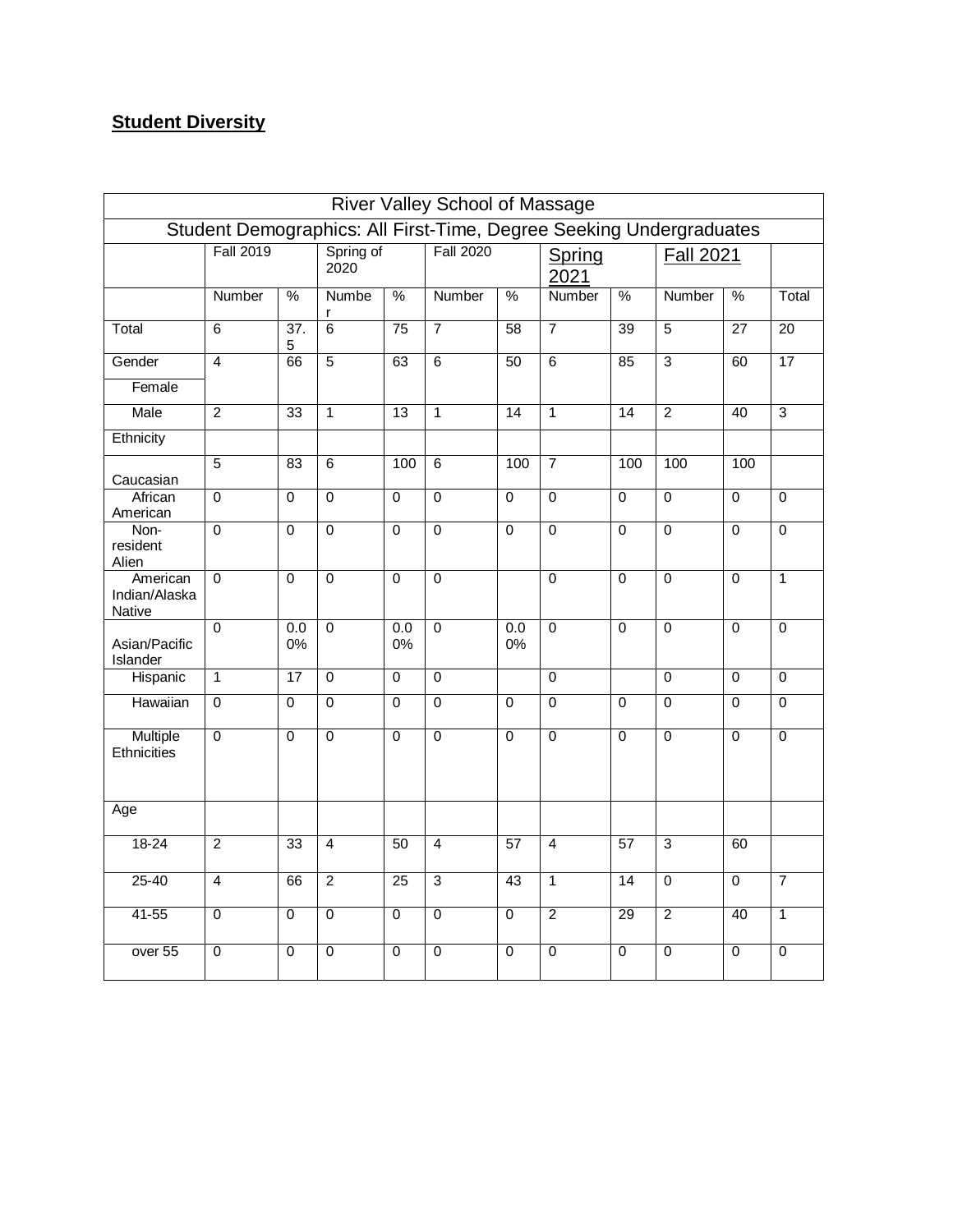### **Transfer of Credit from another institution Policies and Articulation Agreements**

Credits can be transferred with approval of the School Director and Director of Education. No more than 40 clock hours will be given per 3 college semester credit hours. This will only be approved if the college hours are part of RVSM curriculum and student has college transcript. River Valley School of Massage will accept anatomy, physiology, kinesiology, medical terminology, and some business classes. College credit hours must be passing with a minimum 75%. RVSM will also accept transferred credits from another massage therapy program if the student is in good standing with the transferred school (this includes all debt has been paid and the student has transcript and passing grades of 75% or above).

Candidates for transfer credit must provide documentation that includes: official transcripts, a copy of the diploma, and a school catalog or statement providing the course descriptions of each class completed. If credit is granted, training time may be shortened and tuition may be reduced proportionately.

Arkansas Department of Health Massage Therapy Section has given permission for massage therapy schools to give credit hours for cosmetology and aesthetician hours for massage therapy hours.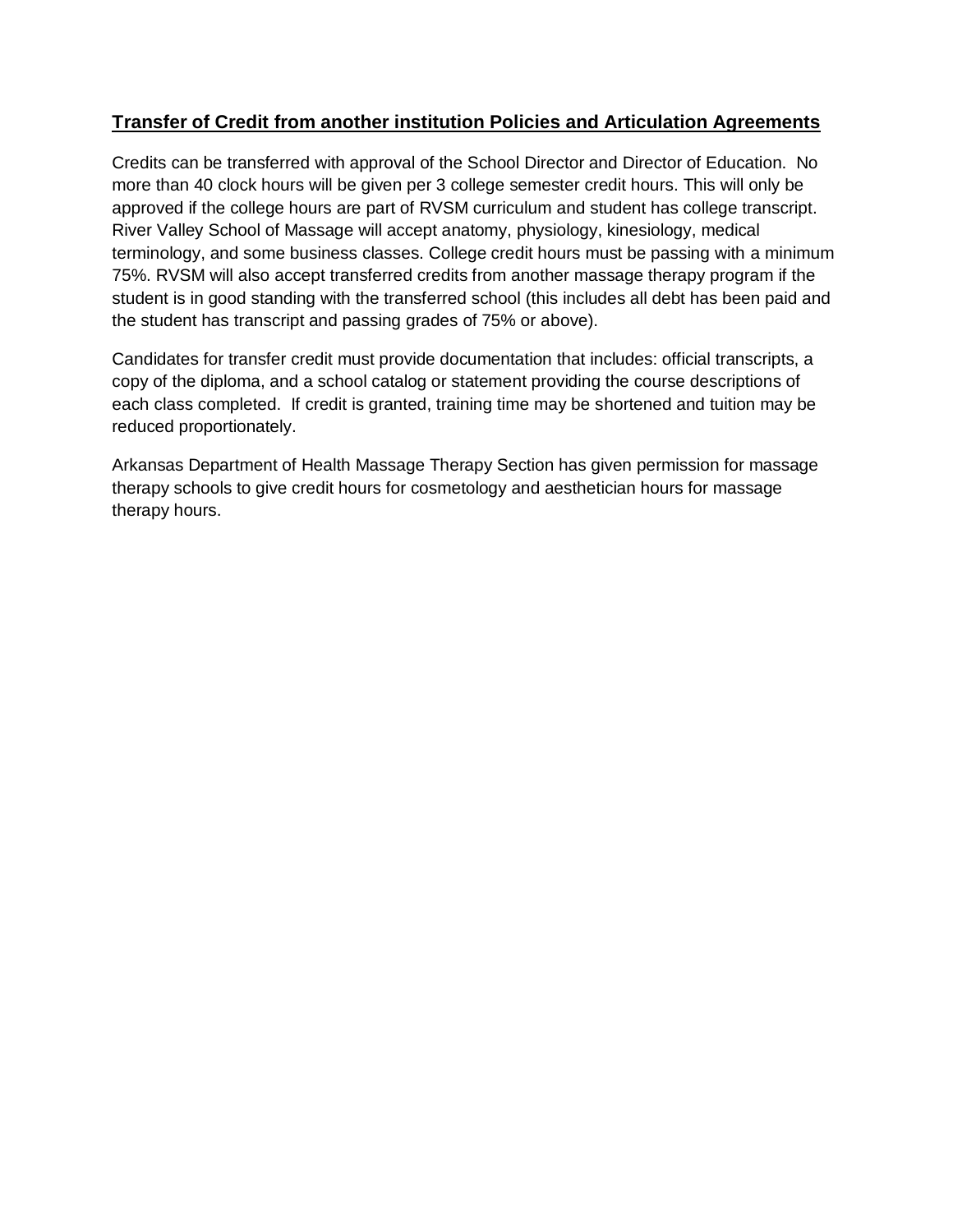### **Accreditation, Approval, and Licensure of Institution and Programs**

All accreditation and licensing certificates are displayed in the classroom, available for students to see. RVSM is licensed by the Arkansas Department of Health and accredited through Accrediting Commission of Career Schools and Colleges (ACCSC).

### **Career Services**

### **Completion-Graduation Rates**

River Valley School of Massage submits a Graduation and Employment chart to ACCSC which includes students who have graduated within a 12-month period ending in the date the chart creates.

River Valley School of Massage bases the completion or graduation rate and retention rate on certificate, first-time, full-time/ part-time undergraduate students who enter the school the dates the ACCSC chart give us depending on the date we complete the chart. This is within a 12 month time period of start dates for our students.

River Valley School of Massage makes available the Graduation and Employment chart after it is submitted to ACCSC in October of every year.

River Valley School of Massage reports completion and graduation rate information disaggregated by gender, each major racial and ethnic subgroup in an annual report submitted to ACCSC in October. These numbers, along with recipients of a Federal Pell Grant and/or Federal Direct Loan are reported to the IPEDS website whenever it is due.

River Valley School of Massage does a Graduation and Employment Chart. On the chart, the Financial Aid Director, inputs the class start date, number started, transfers to another program, transfers from another program, students who are unavailable for graduation (This category removes from the graduation rate calculation students who fall into one of the following classifications: death, incarceration, active military service deployment, or the onset of a medical condition that prevents continued enrollment), Withdrawn/Terminated students, graduatesfurther education, graduates- unavailable for employment, graduates- employed in the field, graduates- unrelated occupations, graduates- unemployed, graduates- unknown.

### **Placement Rates**

The Employment chart is available to all students, prospective or current, with the Graduation chart on the bulletin board in the classroom. More information is available through the Financial Aid office if students request it.

This information is gathered by the Financial Aid office with the help of alumni and social media.

River Valley School of Massage obtains the Placement Rate when the Financial Aid Director completes the Graduation and Employment chart. This rate is available to all students on the bulletin board in the classroom.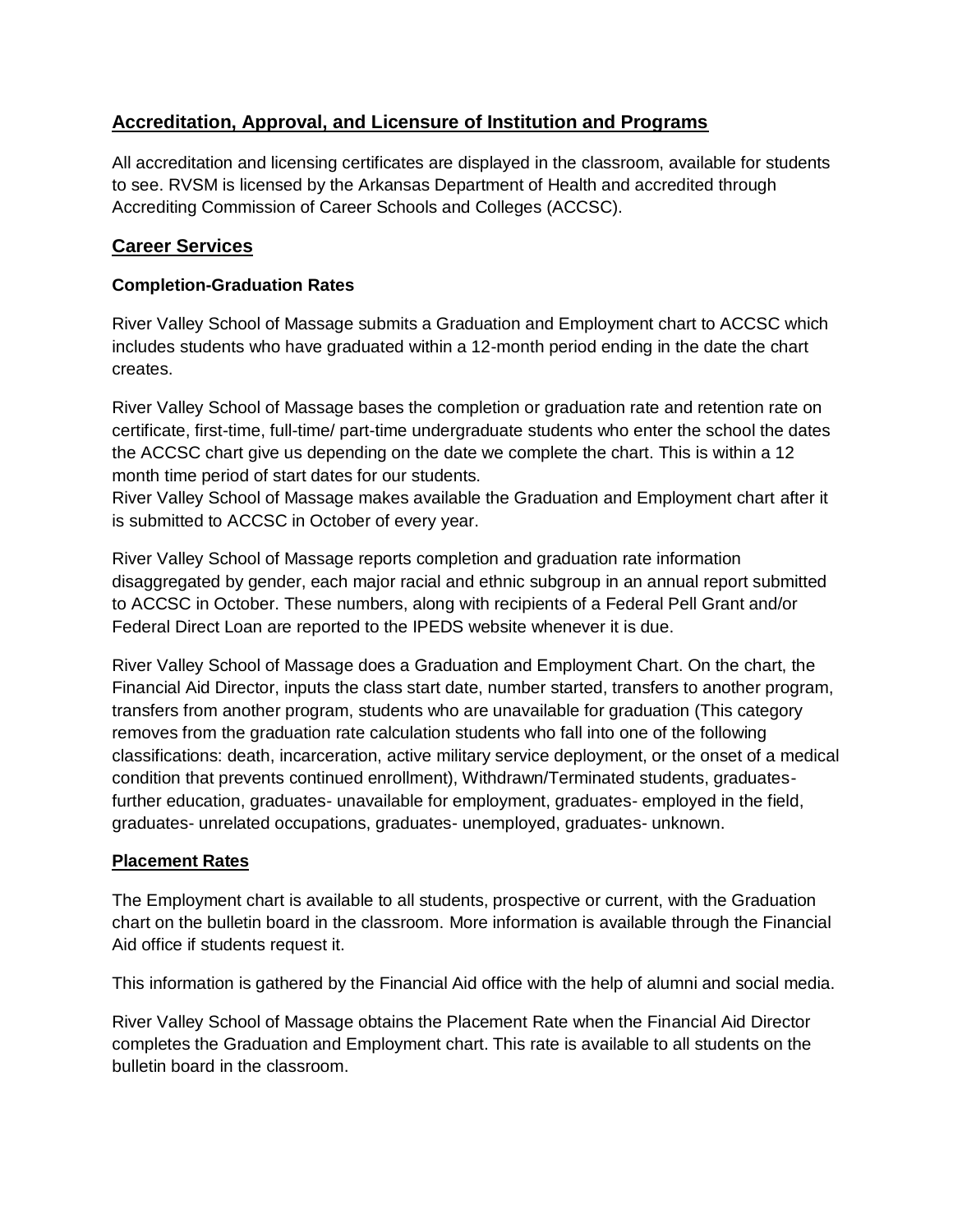#### **Graduation and Job Placement**

A list of employers will be posted on the RVSM bulletin board as they are available. Although these services are available, faculty and staff do not guarantee employment or salary. We will strive to help students with job placement.

If a student needs a job while they are attending the Massage Therapy Program, RVSM staff and faculty will do their best to help the student find employment not related to the educational objective.

### **Student Handbook**

The student handbook is available to students during the tour at the Admissions Interview. Each student will receive printed copy of the catalog. A link to the catalog is also available at *[www.rvsmassage.com](http://www.rvsmassage.com/)* .

# **Drug and Alcohol Abuse Prevention Information**

It is not the intention of River Valley School of Massage to dictate anyone's lifestyle or interfere with anyone's freedom of choice. It is our belief that entering into a therapeutic relationship with someone under the influence of mind-altering substances is a breach of trust and compromises the learning experience for students in the role of both therapist and client.

River Valley School of Massage is committed to providing an environment free of the abuse of alcohol and the illegal use of alcohol and other drugs. River Valley School of Massage has adopted and implemented programs that seek to prevent the illicit use of drugs and the abuse of alcohol by River Valley School of Massage community members.

Standard of Conduct: The unlawful possession, use, or distribution of drugs and alcohol is prohibited on property owned and controlled by River Valley School of Massage. No employee or student is to report to work or class while under the influence of illegal drugs or alcohol.

RVSM is committed to the maintenance of a drug and alcohol free workplace and the encouragement of a standard of conduct for employees and students that discourages the unlawful possession, use or distribution of controlled substances and alcohol on its property or as a part of any of its activities. Therefore, the unauthorized or unlawful possession, use, manufacture, or distribution of controlled substances or alcohol on school property or as a part of any of the school's activities is expressly prohibited, unless designated otherwise by the School Director. Off campus activities sponsored by recognized student organizations must abide by all local and state laws.

### **Statement of Disciplinary Action**

Federal Penalties and Sanctions for Illegal Possession of a Controlled Substance- 1<sup>st</sup> conviction: Up to 1 year imprisonment and a fine of at least \$1,000 but not more than \$100,000, or bother. After 1 prior conviction: At least 15 days in prison, not to exceed 2 years and a fine of at least \$2,500 but not more than \$250,000 or both. After 2 or more prior drug convictions: At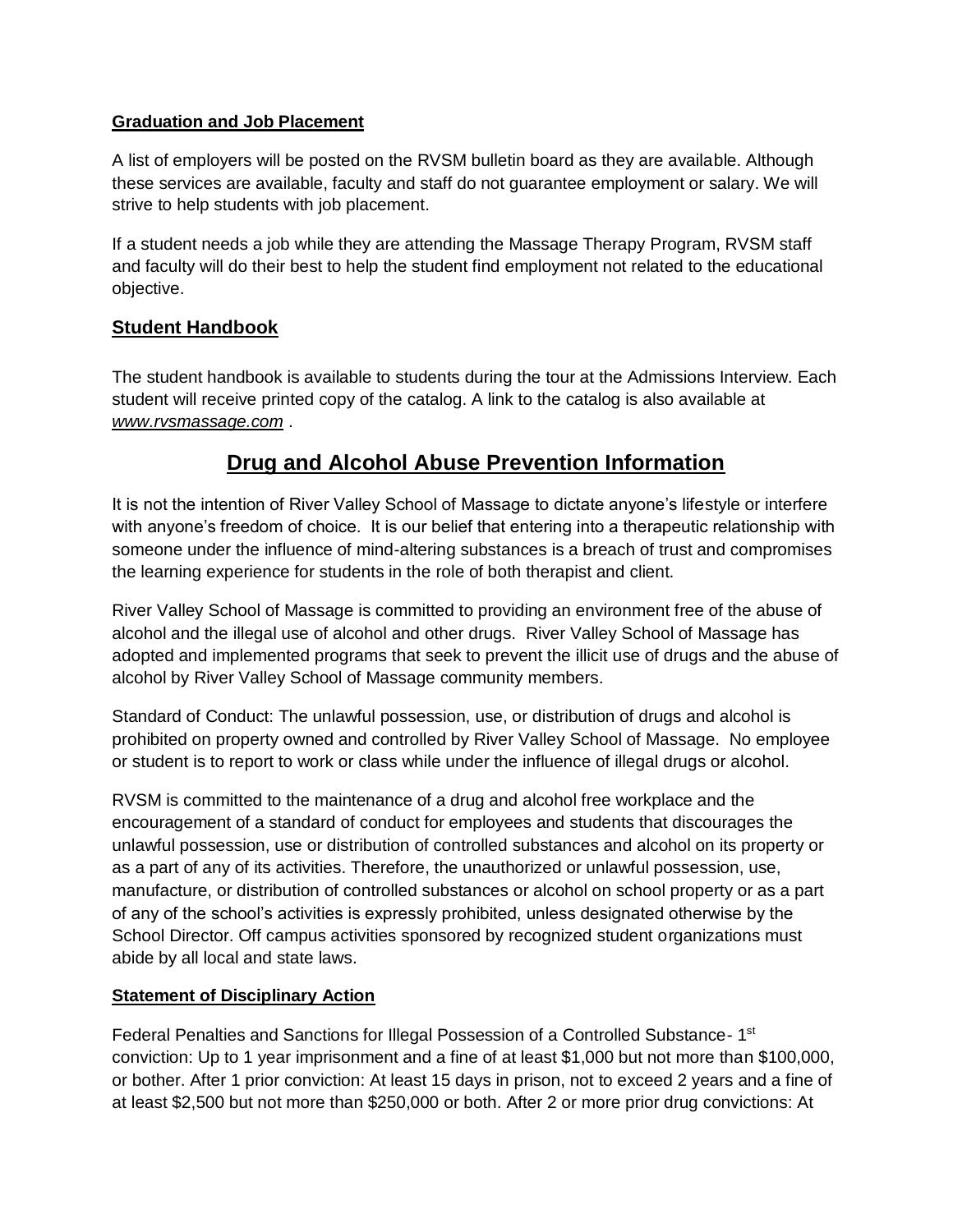least 90 days in prison, not to exceed 3 years and a fine of at least \$5,000 but not more than \$250,000 or both. Special sentencing provisions for possession of crack cocaine are mandatory 5 to 20 years in prison and a fine of up to \$250,000; both if (a) 1<sup>st</sup> conviction and the amount of crack possessed exceeds 5 grams, (b) 2nd crack conviction and the amount of crack possessed exceeds 3 grams (c) 3<sup>rd</sup> or subsequent crack conviction and the amount of crack possessed exceeds 1 gram. Personal and real property used to possess or facilitate possession of a controlled substance may be forfeited if that offense is punishable by more than 1 year imprisonment. Vehicles, boats, aircraft, or any other conveyance used to transport or conceal a controlled substance may also be forfeited. Additional sanctions include civil fines of up to \$10,000; denial of federal benefits, such as student loans, grants, contracts, and professional commercial licenses, up to 1 year for first offense, up to 5 years for second and subsequent offenses; and ineligibility to receive or purchase a firearm. Other sanctions vested within the authorities of individual federal agencies are revocation of certain federal licenses and benefits such as pilot licenses and public housing.

### **State of Arkansas Sanctions and Penalties**

Underage DUI Law- The State of Arkansas; "Underage DUI (Driving Under the Influence) Law" (863) makes it an offense for a person under the age of 21 with a blood alcohol content of .02 or higher (approximately one can of beer, one glass of wine, or one drink of hard liquor) to operate a motorized vehicle. Penalties for the first offense can result in (1) suspension of driver's license for not less than 90 days, (2) a fine of no less than \$100 nor more than \$500, (3) assignment to public service work, and/or (4) completion of an alcohol and driving education program.

Driving While Intoxicated- A person who drives a motorized vehicle while influenced or affected by the ingestion of alcohol, a controlled substance, or any intoxicant commits the offense of driving while intoxicated. Penalties for such an offense may include (1) suspension of license for 6 months for the first offense with a blood alcohol content of at least .08, suspension of 180 days for the first offense with a blood alcohol content of .15 or more, one year for the first offense (with additional imprisonment for subsequent offense); (3) fines of no less than \$150 and no more than \$1,000 for the first offense (with stiffer fines for subsequent offenses); (4) as an inability to pay fines will result in court-ordered public service work; and (5) a requirement to complete an alcohol education program as prescribed and approved by a contractor with the Division of Behavioral Health Services, or an alcoholism treatment program licensed by the Division of Behavioral Health Services. A blood alcohol level in excess of .04 may be considered with other competent evidence in determining guilt or innocence. A blood alcohol level of .08 or more shall give rise to a presumption of intoxication.

Public Intoxication- A person commits the offense of "Public Intoxication" if (1) he appears in a public manifestly under the influence of alcohol or a controlled substance to the degree that he is likely to endanger himself or other persons or property, or (2) he unreasonable annoys persons in his vicinity. Public intoxication is a Class A misdemeanor, and can result in a fine of up to \$2,500, and/or imprisonment in the county jail (or other authorized institution) for up to 30 days.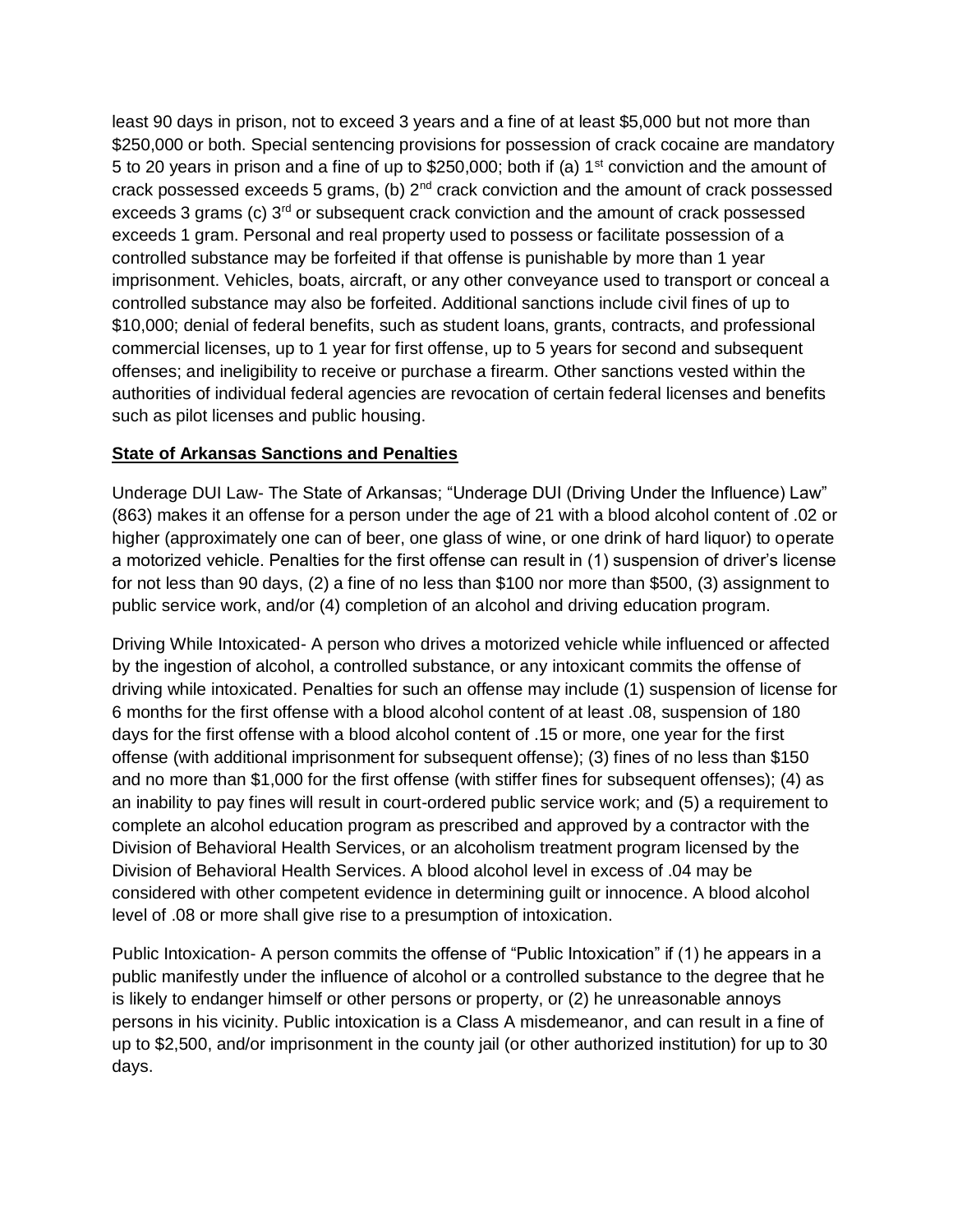Drinking in Public- A person commits the offense of "Drinking in Public" if that person consumes alcohol in any public place. This includes consumption while in a vehicle on a street or highway. Penalties include a fine of up to \$2,500, and/or imprisonment for up to 30 days. Possession of any alcoholic beverages on RVSM campus is prohibited.

Possession of or Purchasing Alcohol by a Minor- It is illegal for a person under the age of 21 to possess/purchase alcohol. Penalties include a fine of up to \$500, probation under the direction of the court, driver's license suspensions for a period of up to one year, and writing themes or essays on intoxicating liquors, wine, or beer.

Knowingly Furnishing to a Minor- A person commits the offense of "Knowingly Furnishing to a Minor" if, being an adult, he or she knowingly gives, procures, or otherwise furnishes alcoholic beverage to a minor. Such an offense is a Class A misdemeanor, and can result in (1) a fine of up to \$2,500 and/or (2) imprisonment in the county jail (or other authorized institution) for up to one full year.

Manufacture or Delivery of a Controlled Substance- It is unlawful for any person to manufacture or delivery, a controlled substance. Penalties for the manufacture or delivery of a controlled substance can range from three (3) years to life in prison, and fines up to \$250,000 depending on the quantity and type of drug. In addition, real and personal property used in the manufacture, delivery, or importing of controlled substances may be forfeited to the government.

Manufacture or Delivery of a Counterfeit Substance- It is unlawful for any person to create, deliver, or possess with intent to deliver a counterfeit substance purporting to be a controlled substance. Penalties for the creating and/or delivery of a counterfeit substance can range from 1 to 20 years in prison, and fines up to \$15,000 depending on the type of drug being counterfeited.

Possession of a Controlled or Counterfeit Substance- It is unlawful for any person to possess a controlled substance or counterfeit substance. Penalties for possession of a controlled or counterfeit substance can range from 1 to 10 years in prison and fines up to \$10,000, depending on the type of drug (or counterfeit) possessed.

#### **Counseling and Treatment Programs**

RVSM's Student Services department has a list of local treatment centers that may be able to help with drug and alcohol abuse. Some centers may include:

Turning Point at Saint Mary's- 1808 W Main Street, Russellville, AR 72801- (479) 967-0701

ARVAC Inc. Freedom House- 400 Lake Front Drive, Russellville, AR, 72801- (479) 968-7068 *[www.arvacinc.org](http://www.arvacinc.org/)*

The Hope Center- 1706 East 2<sup>nd</sup> Street, Russellville, AR 72801- (479) 968-1635*[www.hopecenterofpopecounty.com](http://www.hopecenterofpopecounty.com/)*

Teen Challenge Women's Ministries- PO Box 10443, Russellville, AR 72811- (866) 567-7101 *[www.atcwm.org](http://www.atcwm.org/)*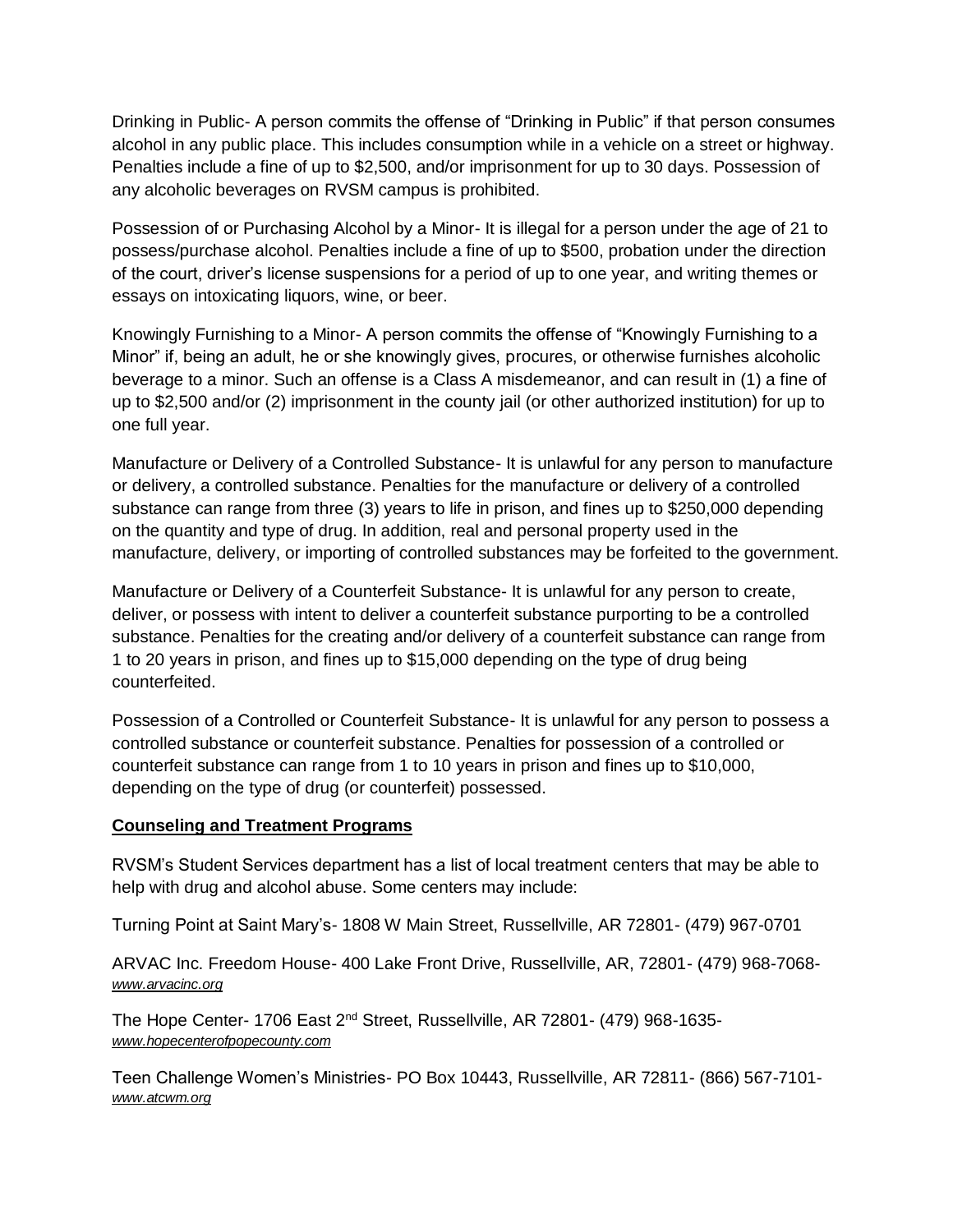Restored Life Services of Arkansas- 127 East 3<sup>rd</sup> Street, Russellville, AR 72801- (479) 219-4100- *[www.restoredlifeservices.com](http://www.restoredlifeservices.com/)*

#### **Potential Health Risks**

Alcohol – Can cause short term effects such as loss of concentration and judgment; slowed reflexes; disorientation leading to higher risk of accidents and problem behavior; long term effects include risk of liver and heart damage, malnutrition, cancer and other illnesses; can be highly addictive to some persons.

Cannabis (Marijuana, Hashish) – Can cause short term effects such as slow reflexes; increase in forgetfulness; alters judgment of space and distance; aggravate pre-existing heart and/or mental health problems; long term health effects include permanent damage to lungs, reproductive organs and brain function; Can interfere with physical, psychological, social development of young users.

Hallucinogens (PCP, LSD, ecstasy, dextromethorphan)- Can cause extreme distortions of what's seen and hear; induces sudden changes in behavior, loss of concentration and memory; increases risk of birth defects in user's children; overdose can cause psychosis, convulsions, coma and death. Frequent and long-term use can cause permanent loss of mental function.

Cocaine/Crack – Can cause short term effects such as impaired judgement; increased breathing, heart rate, heart palpitations; anxiety, restlessness, hostility, paranoia, confusion; long term effects may include damage to respiratory and immune systems; malnutrition, seizures and loss of brain function; highly addictive.

Amphetamines – Can cause short term effects such as rushed, careless behavior and pushing beyond your physical capacity, leading to exhaustion; tolerance increases rapidly; long term effects include physical and psychological dependence and withdrawal can result in depression and suicide; continued high doses can cause heart problems, infections, malnutrition and death.

Designer Drugs/ Synthetic Cannabinoids (bath salts, K2, spice)- Can cause short term effects such as elevated heart rate, blood pressure and chest pain; hallucinations, seizures, violent behavior and paranoia; may lead to lack of appetite, vomiting and tremor; long-term use may result in kidney/liver failure, increased risk of suicide and death.

Inhalants (nitrous oxide, amyl nitrite, butyl nitrite, chlorohydrocarbons, hydrocarbons)- Can cause short term effects such as nausea, dizziness, fatigue, slurred speech, hallucinations or delusions; may lead to rapid and irregular heart rhythms, heart failure and death; long-term use may result in loss of feeling, hearing and vision; can result in permanent damage to the brain, heart, lungs, liver and kidneys.

Opiates/Narcotics (heroin, morphine, opium, codeine, oxycodone, china white)-Can cause physical and psychological dependence; overdose can cause coma, convulsions, respiratory arrest and death; long term use leads to malnutrition, infection and hepatitis; sharing needles is a leading cause of the spread of HIV and hepatitis; highly addictive, tolerance increases rapidly.

Sedatives- Can cause reduced reaction time and confusion; overdose can cause coma, respiratory arrest, convulsions and death; withdrawal can be dangerous; in combination with other controlled substances can quickly cause coma and death; long term use can produce physical and psychological dependence; tolerance can increase rapidly.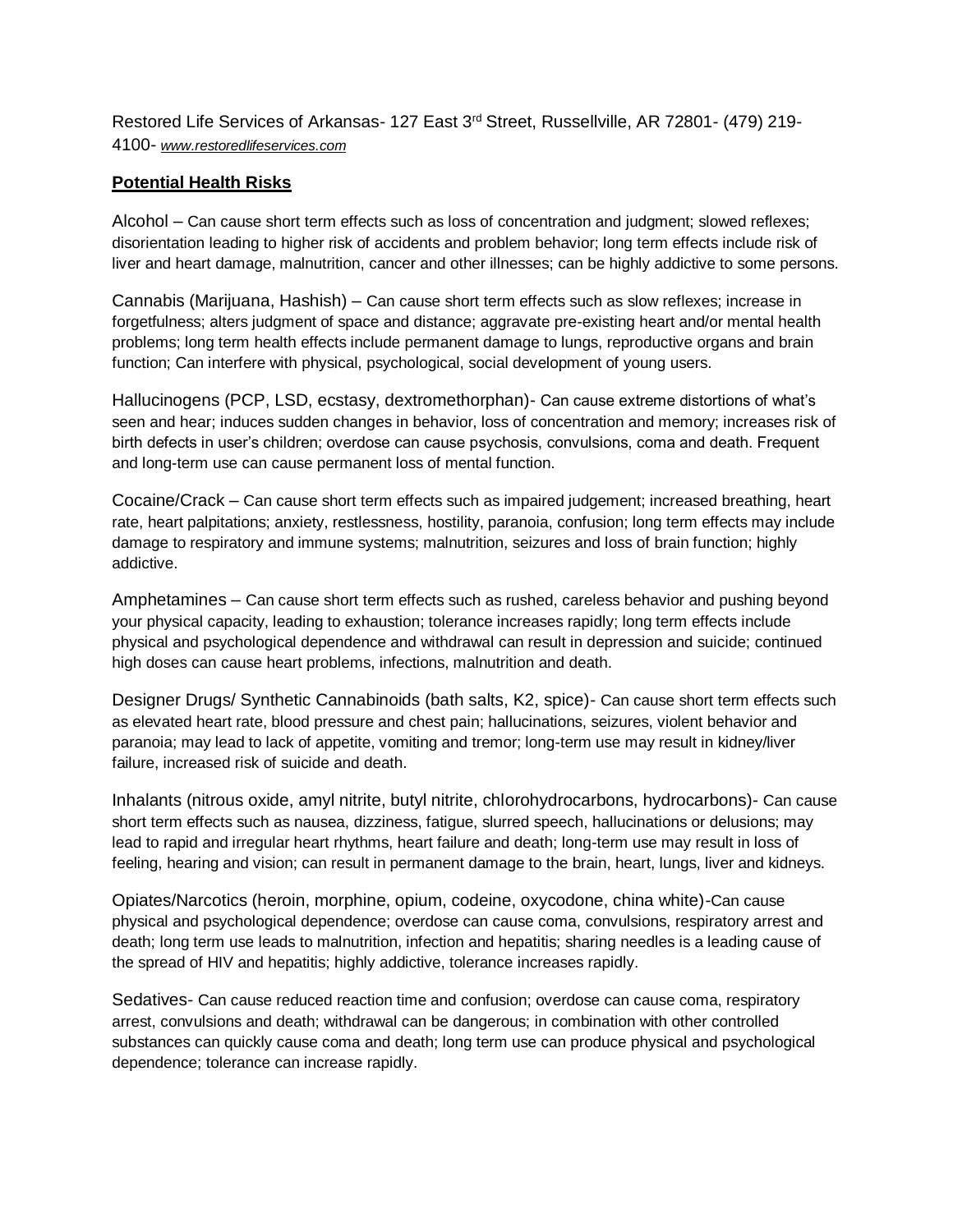Tobacco (cigarettes, cigars, chewing tobacco)- Can cause diseases of the cardiovascular system, in particular smoking being a major risk factor for a myocardial infarction (heart attack), diseases of the respiratory tract such as Chronic Obstructive Pulmonary Disease (COPD) and emphysema, and cancer, particularly lung cancer and cancers of the larynx and mouth; nicotine is highly addictive.

River Valley School of Massage provides a separate clear and conspicuous written notice within a timely manner that notifies the student of the loss of eligibility and advises the student of the ways in which to regain eligibility.

#### **Distribution of Materials**

An Annual Notification is provided to all students, faculty, and staff on an annual basis. Literature on binge drinking, drink sizes, blood alcohol level, decision-making, drinking facts, drinking and STD, drinking and violence, drinking and sex, and drinking and driving are distributed throughout the year by the Student Services Office. All new students or faculty will receive a copy of materials when they begin employment or sign the Enrollment Agreement.

# **Student Financial Information and Assistance**

Price of Attendance (Tuition and Fee Charges | Tuition Estimator)

### **All costs following are for full-time for a 6 month program:**

Tuition and fees- \$9,800

Books and Supplies- \$200

Room and Board (Off- campus) - With Parents- \$600 Without Parents- \$3.600 (Based on \$600 a month rent)

Transportation costs- \$780 (Based on \$20 a week for gas and \$300 car payment)

Day Care Costs- \$2,400 (Based on \$100 a week)

### **All costs following are for part-time for a 9 month program:**

Tuition and fees- \$9,800

Books and Supplies- \$200

Room and Board (Off-campus) - With Parents- \$900 Without Parents- \$5.400 (Based on \$600 a month rent)

Transportation costs- \$1,020 (Based on \$20 a week for gas and \$300 car payment)

Day Care Costs- \$3,600 (Based on \$100 a week)

The Net Price Calculator is available at *rvsmassage.com/financial/*.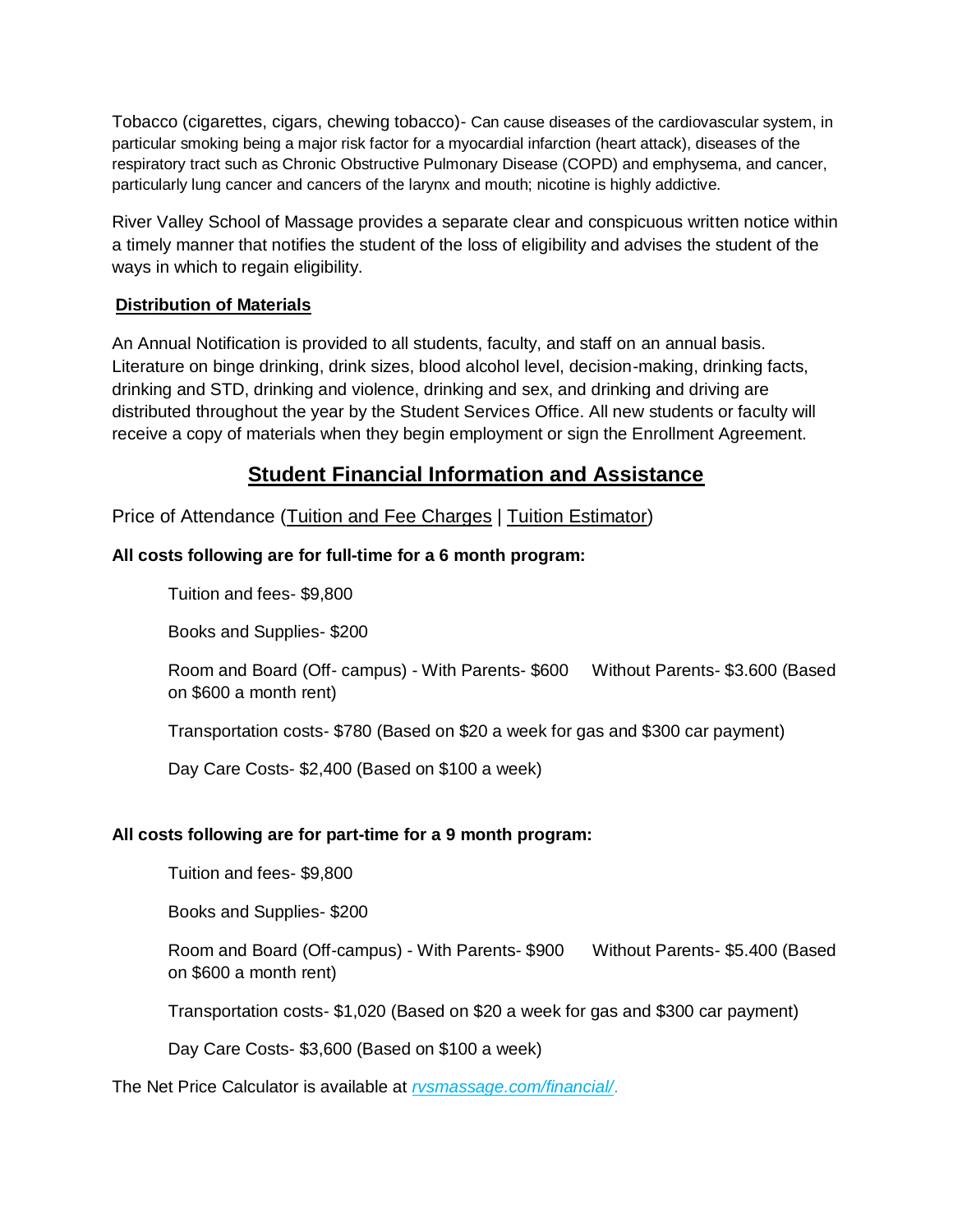# **Assistance Available from Federal, State, Local, and Institutional Programs**

River Valley School of Massage offers Title IV funding to students. In order to receive this funding, they must fill out the FAFSA and the Department of Education will tell the student what he/she is qualified for. River Valley School of Massage accepts Federal Direct Loans (Subsidized and Unsubsidized), Federal Pell Grants, and Federal Direct Plus Loans. All of these awards are need-based awarded by the Department of Education.

Students can also apply for the scholarship provided by River Valley School of Massage. The information for the scholarship is provided to the students during the Admission interview. This award is a non-need-based award given by the school.

# **Campus Security** Clery Act (Campus Security)

Annual Security Report [668.46 \(b\)](http://www.ecfr.gov/cgi-bin/text-idx?c=ecfr&SID=ca34e666ce93c380e3e771f4f6f9a059&rgn=div8&view=text&node=34:3.1.3.1.34.4.39.6&idno=34)

*(1)Crimes that must be reported and disclosed.* An institution must report to the Department and disclose in its annual security report statistics for the three most recent calendar years concerning the number of each of the following crimes that occurred on or within its Clery geography and that are reported to local police agencies or to a campus security authority:

- (i) Primary crimes, including—
	- (A) Criminal homicide:
		- (*1*) Murder and non-negligent manslaughter; and
		- (*2*) Negligent manslaughter.
	- (B) Sex offenses:
		- (*1*) Rape;
		- (*2*) Fondling;
		- (*3*) Incest; and
		- (*4*) Statutory rape.
	- (C) Robbery.
	- (D) Aggravated assault.
	- (E) Burglary.
	- (F) Motor vehicle theft.
	- (G) Arson.

(ii) Arrests and referrals for disciplinary actions, including—

(A) Arrests for liquor law violations, drug law violations, and illegal weapons possession.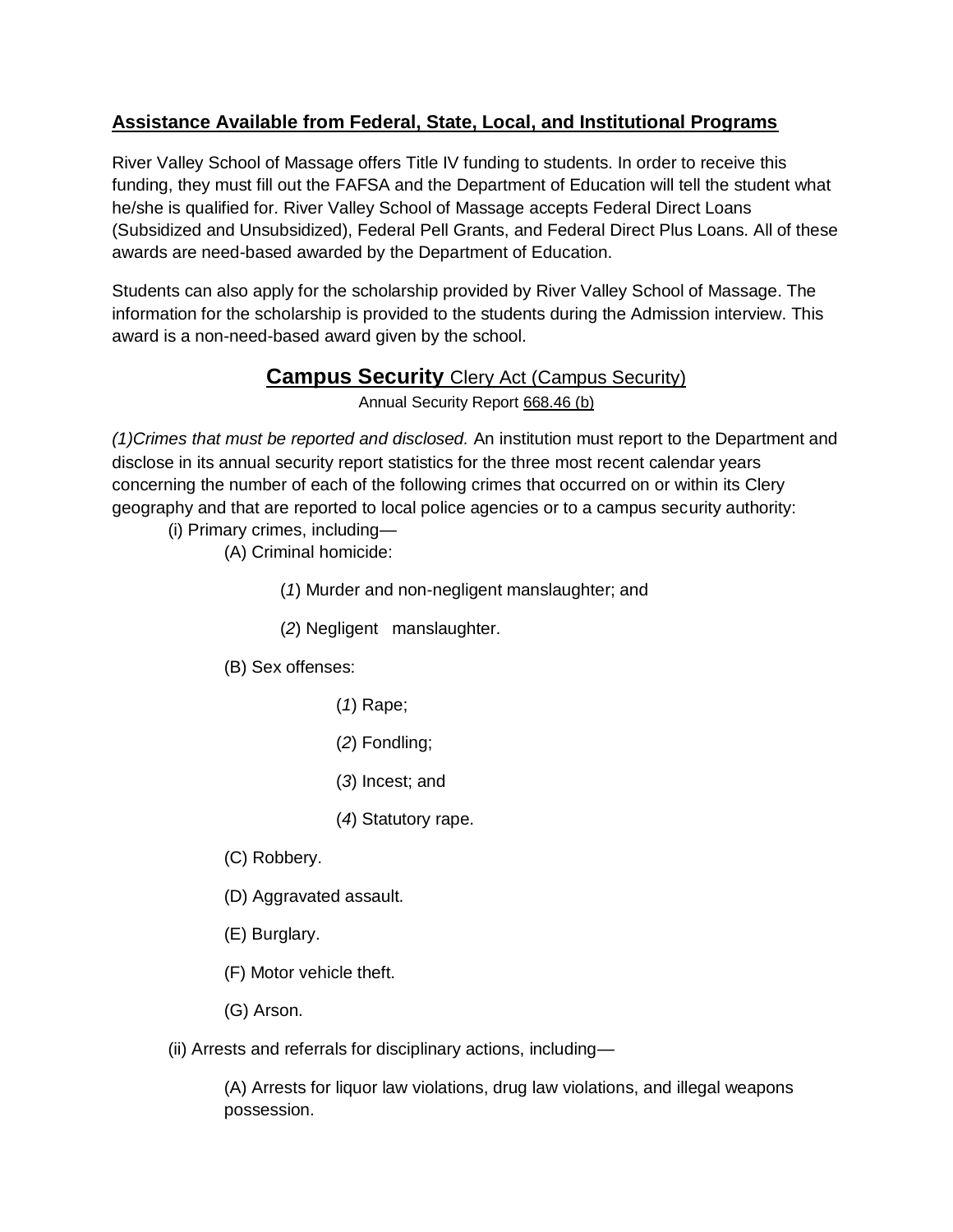(B) Persons not included in paragraph  $(c)(1)(ii)(A)$  of this section who were referred for campus disciplinary action for liquor law violations, drug law violations, and illegal weapons possession.

(iii) Hate crimes, including—

(A) The number of each type of crime in paragraph  $(c)(1)(i)$  of this section that are determined to be hate crimes; and

- (B) The number of the following crimes that are determined to be hate crimes:
	- (*1*) Larceny-theft;
	- (*2*) Simple assault;
	- (*3*) Intimidation;
	- (*4*) Destruction/damage/vandalism of property.

(iv) Dating violence, domestic violence, and stalking as defined in paragraph (a) of this section.

(2) *All reported crimes must be recorded.*

(i) An institution must include in its crime statistics all crimes listed in paragraph (c)(1) of this section occurring on or within its Clery geography that are reported to a campus security authority for purposes of Clery Act reporting. Clery Act reporting does not require initiating an investigation or disclosing personally identifying information about the victim, as defined in section 40002(a)(20) of the Violence Against Women Act of 1994 (42 U.S.C. 13925(a)(20)).

(ii) An institution may not withhold, or subsequently remove, a reported crime from its crime statistics based on a decision by a court, coroner, jury, prosecutor, or other similar noncampus official.

(iii) An institution may withhold, or subsequently remove, a reported crime from its crime statistics in the rare situation where sworn or commissioned law enforcement personnel have fully investigated the reported crime and, based on the results of this full investigation and evidence, have made a formal determination that the crime report is false or baseless and therefore "unfounded." Only sworn or commissioned law enforcement personnel may "unfound" a crime report for purposes of reporting under this section. The recovery of stolen property, the low value of stolen property, the refusal of the victim to cooperate with the prosecution, and the failure to make an arrest do not "unfound" a crime report.

(A) An institution must report to the Department and disclose in its annual security report statistics the total number of crime reports listed in paragraph (c)(1) of this section that were "unfounded" and subsequently withheld from its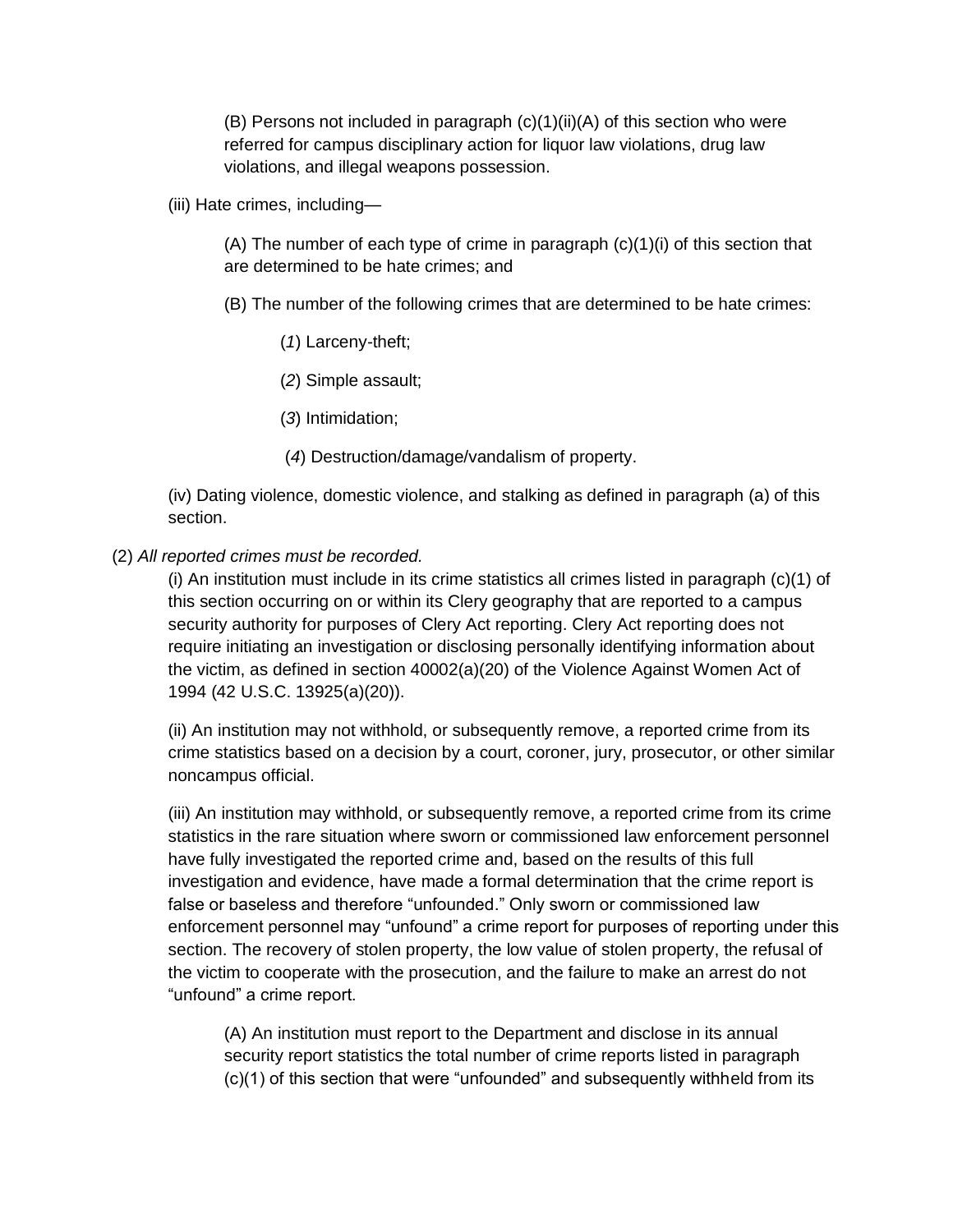crime statistics pursuant to paragraph  $(c)(2)(iii)$  of this section during each of the three most recent calendar years.

(3) *Crimes must be recorded by calendar year.*

(i) An institution must record a crime statistic for the calendar year in which the crime was reported to local police agencies or to a campus security authority.

(ii) When recording crimes of stalking by calendar year, an institution must follow the requirements in paragraph (c)(6) of this section.

(4) *Hate crimes must be recorded by category of bias.* For each hate crime recorded under paragraph (c)(1)(iii) of this section, an institution must identify the category of bias that motivated the crime. For the purposes of this paragraph, the categories of bias include the victim's actual or perceived—

- (i) Race;
- (ii) Gender;
- (iii) Gender identity;
- (iv) Religion;
- (v) Sexual orientation;
- (vi) Ethnicity;
- (vii) National origin; and
- (viii) Disability.
- (5) *Crimes must be recorded by location.*
	- (i) An institution must specify whether each of the crimes recorded under paragraph
	- (c)(1) of this section occurred—
		- (A) On campus;
		- (B) In or on a noncampus building or property; or
		- (C) On public property.

(ii) An institution must identify, of the crimes that occurred on campus, the number that took place in dormitories or other residential facilities for students on campus.

(iii) When recording stalking by location, an institution must follow the requirements in paragraph (c)(6) of this section.

(6) *Recording reports of stalking.*

(i) When recording reports of stalking that include activities in more than one calendar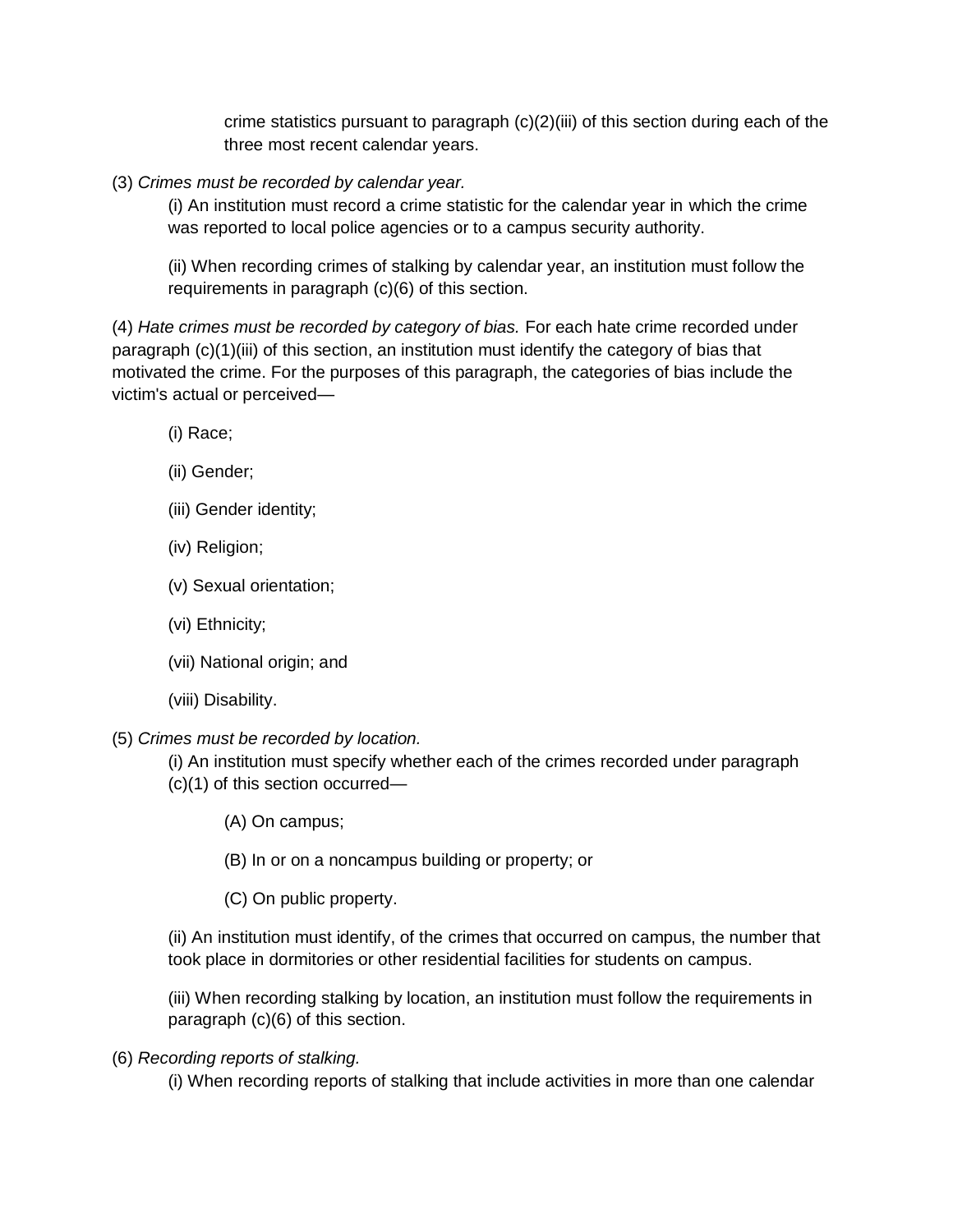year, an institution must record a crime statistic for each and every year in which the course of conduct is reported to a local police agency or to a campus security authority.

(ii) An institution must record each report of stalking as occurring at only the first location within the institution's Clery geography in which:

(A) A perpetrator engaged in the stalking course of conduct; or

(B) A victim first became aware of the stalking.

(7) *Identification of the victim or the accused.* The statistics required under paragraph (c) of this section do not include the identification of the victim or the person accused of committing the crime.

(8) *Pastoral and professional counselor.* An institution is not required to report statistics under paragraph (c) of this section for crimes reported to a pastoral or professional counselor.

(9) *Using the FBI's UCR program and the Hierarchy Rule.*

(i) An institution must compile the crime statistics for murder and nonnegligent manslaughter, negligent manslaughter, rape, robbery, aggravated assault, burglary, motor vehicle theft, arson, liquor law violations, drug law violations, and illegal weapons possession using the definitions of those crimes from the "Summary Reporting System (SRS) User Manual" from the FBI's UCR Program, as provided in Appendix A to this subpart.

(ii) An institution must compile the crime statistics for fondling, incest, and statutory rape using the definitions of those crimes from the "National Incident-Based Reporting System (NIBRS) User Manual" from the FBI's UCR Program, as provided in Appendix A to this subpart.

(iii) An institution must compile the crime statistics for the hate crimes of larceny-theft, simple assault, intimidation, and destruction/damage/vandalism of property using the definitions provided in the "Hate Crime Data Collection Guidelines and Training Manual" from the FBI's UCR Program, as provided in Appendix A to this subpart.

(iv) An institution must compile the crime statistics for dating violence, domestic violence, and stalking using the definitions provided in paragraph (a) of this section.

(v) In counting crimes when more than one offense was committed during a single incident, an institution must conform to the requirements of the Hierarchy Rule in the "Summary Reporting System (SRS) User Manual.

(vi) If arson is committed, an institution must always record the arson in its statistics, regardless of whether or not it occurs in the same incident as another crime.

(vii) If rape, fondling, incest, or statutory rape occurs in the same incident as a murder, an institution must record both the sex offense and the murder in its statistics.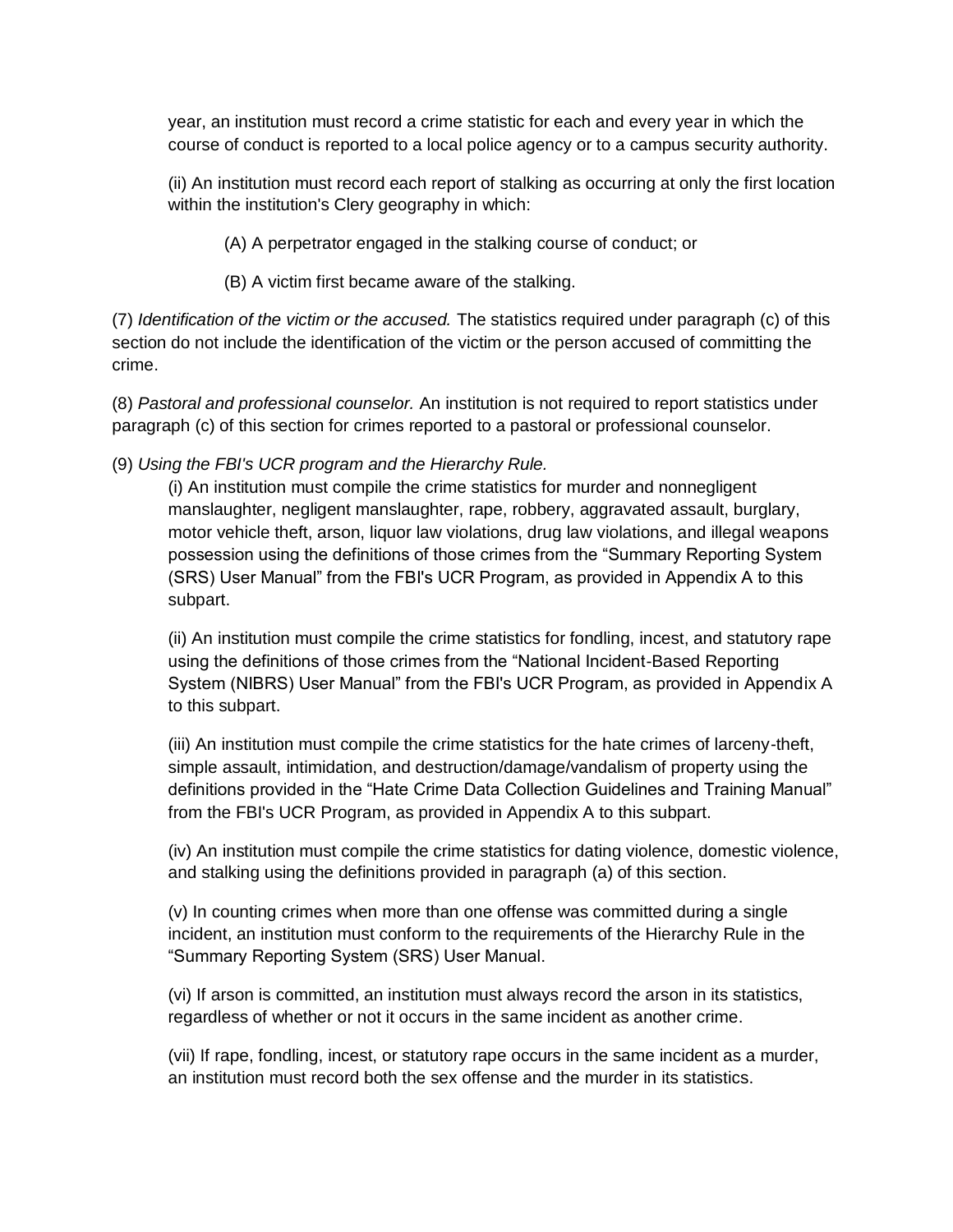(10) *Use of a map.* In complying with the statistical reporting requirements under this paragraph (c) of this section, an institution may provide a map to current and prospective students and employees that depict its campus, noncampus buildings or property, and public property areas if the map accurately depicts its campus, noncampus buildings or property, and public property areas.

#### (11) *Statistics from police agencies.*

(i) In complying with the statistical reporting requirements under paragraph (c) of this section, an institution must make a reasonable, good-faith effort to obtain statistics for crimes that occurred on or within the institution's Clery geography and may rely on the information supplied by a local or State police agency.

(ii) If the institution makes such a reasonable, good-faith effort, it is not responsible for the failure of the local or State police agency to supply the required statistics.

If a student needs to report any type of criminal offense, they should report it to the School Director or the Director of Education. It will be up to the Director to make this report to the local law enforcement or appropriate authorities.

The instructors will give a timely warning to all students in the classroom or who are supposed to be in attendance that day if anything needs to be reported to them. The instructors will either text everyone or tell them in class.

The Financial Aid Director will contact the local law enforcement offices and find out whom to send the request to. The Financial Aid Director will then send a letter requesting the crime statistics for the geographical area the school is located in. Once the report is received, it will be disclosed to the students and on the website.

If a student needs to report any type of criminal offense, they should report it to the School Director or the Director of Education. It will be up to the Director to make this report to the local law enforcement or appropriate authorities.

If a student wishes for their identity to remain confidential for the inclusion of the annual disclosure of crime statistics, they must sign a statement and give to the appropriate director of the school.

Policies concerning security of and access to campus facilities: There are 3 doors into the classroom, which is the campus of River Valley School of Massage. The doors are locked during non-school hours unless a faculty or staff member is on campus. When a faculty or staff member is on campus, before or after school hours, they may make it available to the students. Otherwise, all doors will be locked and off limits to students.

River Valley School of Massage does not have campus law enforcement.

River Valley School of Massage does not have security personnel.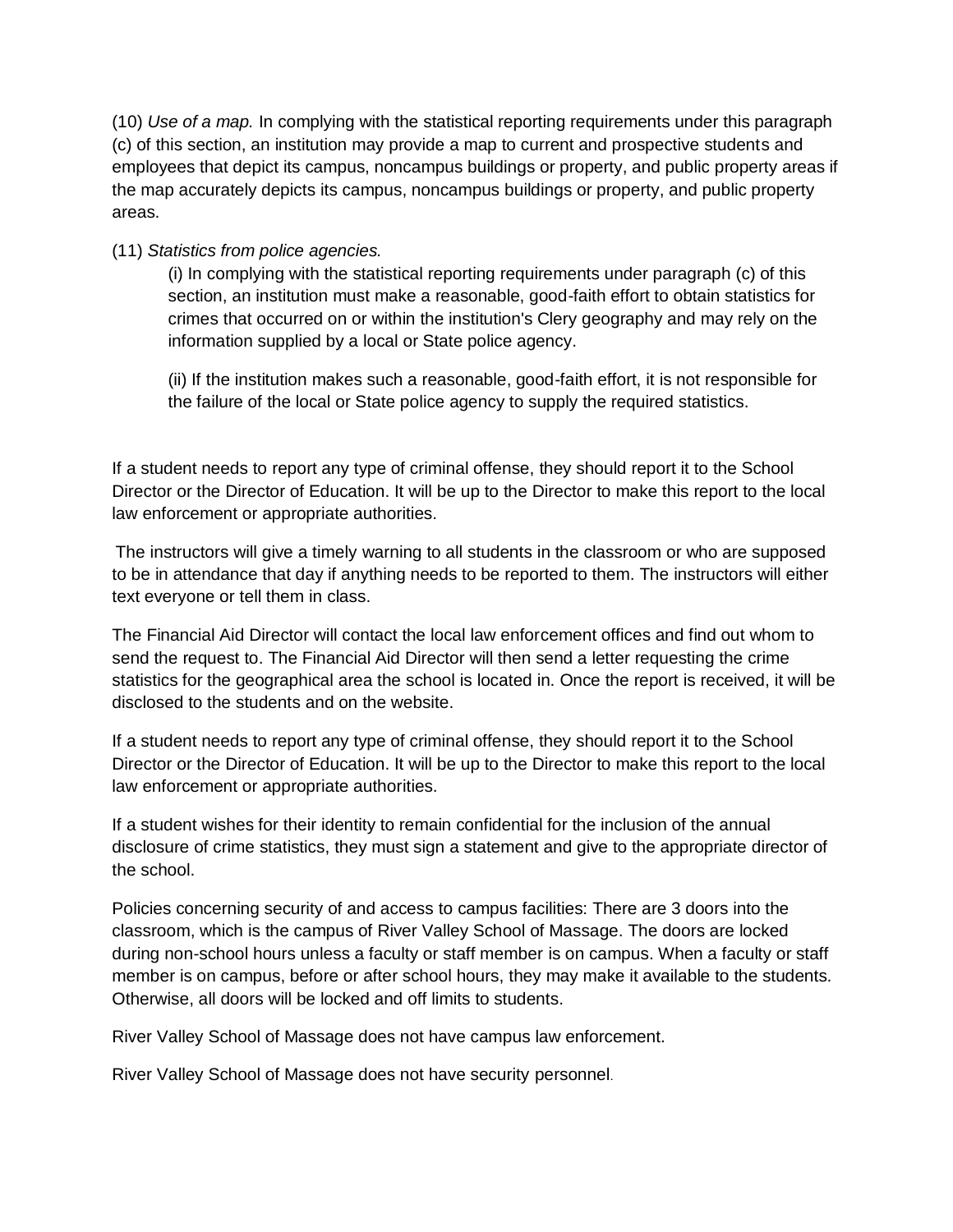River Valley School of Massage does not have campus security personnel that need to work with State and local police agencies.

If a victim of a crime is unable to make a report to the local law enforcement, but does to another student, staff, or faculty member, the school employee must make the report immediately to the local law enforcement.

Pastoral counselors and professional counselors are encouraged to tell the person they are counseling to seek help from the local law enforcement if necessary. They may do this voluntary, confidential basis for purposes of the annual disclosure of crime statistics. The person just needs to tell the local law enforcement they wish to remain anonymous on crime reports.

River Valley School of Massage does not have campus security and therefore does not have campus security procedures and practices. The students are made aware during admissions and throughout the massage therapy program that they are to report any crime or concern to the School Director or Director of Education.

River Valley School of Massage attends the ATU Health and Wellness Fair every year. Even though we have a booth at this event, the students are still welcome to walk around the other booths and collect information on various forms of materials such as staying healthy by avoiding drugs and alcohol.

There are no non-campus locations of student organizations officially recognized by the school.

There will be no possession, use and/or sale of alcoholic beverages on campus or during field trips. See the Drug and Alcohol Abuse Prevention Policy-

The unlawful possession, use, or distribution of drugs and alcohol is prohibited on property owned and controlled by River Valley School of Massage. No employee or student is to report to work or class while under the influence of illegal drugs or alcohol.

River Valley School of Massage has a Drug or Alcohol-Abuse program to educate the students, faculty, and staff about the dangers of drugs and alcohol. The Financial Aid Office has brochures and informative books such as "Beyond Hangovers", "Rethinking Drinking", "Harmful Interactions", and "Treatment for Alcohol Problems".

If a crime of dating violence, domestic violence, sexual assault, or stalking has occurred, the victim should notify the School Director or Director of Education. With the Director, the victim will discuss what actions the victim would like to take, call the local law enforcement.

In order for the victim to help the police find the person responsible for the crime, all evidence should be put in a baggy, pictures taken if necessary, and everything should be documented and given to the law enforcement when they arrive.

All alleged offenses should be reported to the School Director or Director of Education.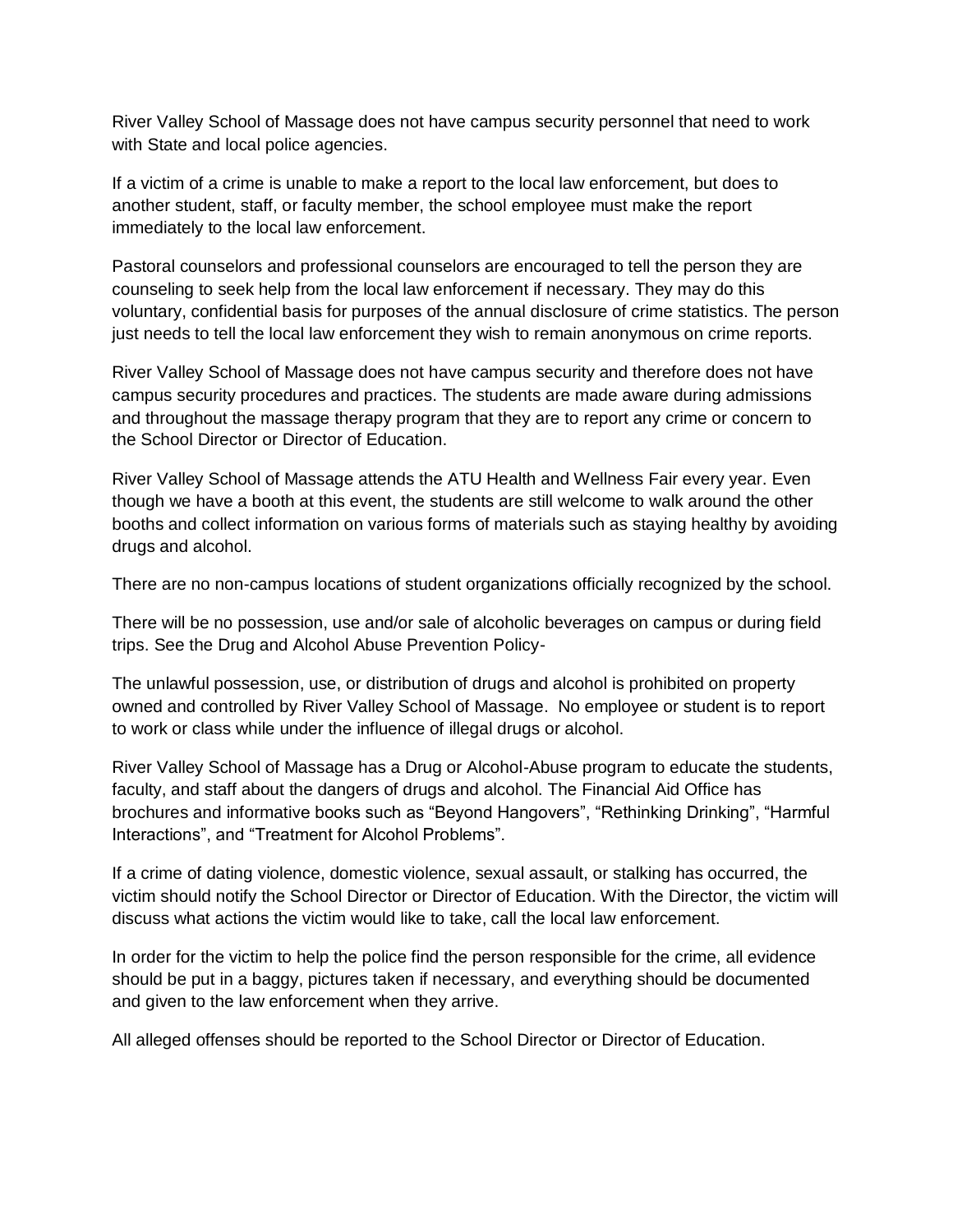Law enforcement may be called if the victim feels it is necessary. If the campus authorities can handle the situation, not a major emergency, then they will. The Director may also call the police department and handle the situation anonymously if needed.

River Valley School of Massage does not have on-campus law enforcement. If there is a crime, the Director of Education or School Director will notify the local law enforcement to report it.

The School Director or Director of Education will notify the appropriate law enforcement if the victim chooses.

If the victim chooses to decline to notify the local law enforcement, the school must do it as anonymously so the crime can still be reported.

Any person who obtains an order of protection from River Valley School of Massage should provide a copy to the Director of Education and the Financial Aid Director. A complainant may then meet with the Director of Education and other directors to develop a safety plan, which is a plan for the victim to reduce risk of harm while on campus or coming and going from campus. This plan may include, but is not limited to: escorts, special parking arrangements, allowing a student to complete assignments from home, etc. RVSM cannot apply for a legal order of protection, no contact order, or restraining order for a victim from the applicable jurisdiction(s).

The victim is required to apply for these services in conjunction with an official police report. Protection orders may be available through the Fifth Judicial District Court of Arkansas.

RVSM may issue a no contact order if deemed appropriate or at the request of the victim or accused. If RVSM receives a report that a no contact order has been violated, RVSM will initiate disciplinary proceedings appropriate to the status of the accused (student, employee, etc.) and will impose sanctions if the accused is found responsible for violating the no contact order.

The complainant is required to apply directly for these services and/or protection orders at the following locations.

Pope County Prosecuting Attorney **Russellville City Attorney** Phone: (479) 968-8600 Phone: (479) 967-3186 Fax: (479) 967-1086 Restraining Orders, Warrants Victim Assistance, Orders of Protection

RVSM does not publish the name of crime victims or other identifiable information regarding victims in the Annual Security and Fire Safety Report that is disclosed in compliance with the Jeanne Clery Disclosure of Campus Security Policy and Campus Crime Statistics Act. If a timely warning notice is issued on the basis of a report of domestic violence, dating violence, sexual assault, or stalking, the name of the victim and other personally identifiable information about the victim will be withheld.

All Personally Identifiable Information about the victim and other necessary parties will be treated as confidential and only shared with persons who have a specific need-to-know, i.e., those who are investigation/adjudicating the report or those involved in providing support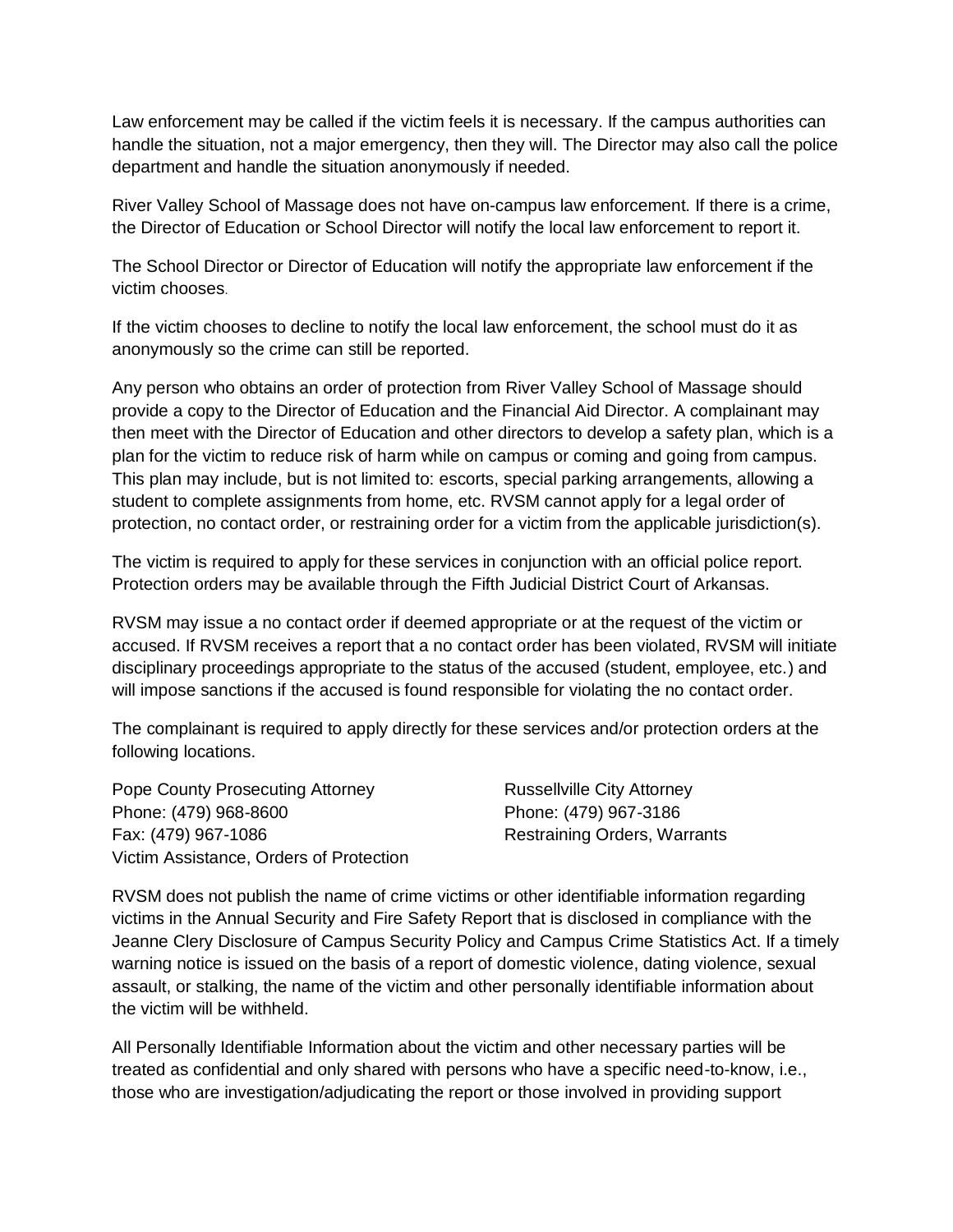services to the victim, including accommodations and protective measures. By only sharing personally identifiable information with individuals on a need-to-know basis, RVSM will maintain as confidential, any accommodations or protective measures provided to the victim to the extent that maintaining such confidentiality would not impair the ability of the institution to provide the accommodations or protective measures.

River Valley School of Massage will provide to students and employees written notification about existing counseling, health, mental health, victim advocacy, legal assistance, visa and immigration assistance, student financial aid, and other services available for victims, both within the school and in the community. This information will be provided by the School Director, Director of Education, or the Financial Aid Director.

Upon the receipt of a report of domestic violence, dating violence, or stalking, RVSM will provide written notification to students and employees about accommodations available to them, including academic, living, transportation, and working situations or protective measures. RVSM will make such accommodations or provide such protective measures if the victim requests them and if they are reasonably available, regardless of whether the victim chooses to report the crime to the Director of Education or local law enforcement.

In cases of alleged dating violence, domestic violence, sexual assault, or stalking, River Valley School of Massage would use the policy for conditions for dismissal. An administrative withdrawal will take place if the student is found guilty of any of these offenses.

When a student or employee reports to River Valley School of Massage that the student or employee has been a victim of dating violence, domestic violence, sexual assault, or stalking, whether the offense occurred on or off campus, RVSM will provide the student or employee a written explanation of the student's or employee's rights and options such as the involvement of law enforcement including the local police. The student does have the right to decline the involvement of the local law enforcement, but the report will have to go in the security act (anonymously if requested by the victim). Any personally identifiable information given by the student or employee will remain confidential unless otherwise noted by the victim.

Following is where the campus community may go to review registered sex offenders. *<http://www.russellvillepolice.org/165/Sex-Offender-Registry>*

The instructor in charge during an emergency requiring an evacuation will tell the students in the classroom and the student massage rooms about the evacuation. The instructor will lead the students and clients through the evacuation process and stay with them until the emergency has been taken care of.

If RVSM believes there is a missing student, the School Director or Director of Education will notify the Russellville Police Department and file a report.

### **Crime Statistics**

We have no crime statistics to report for 2021.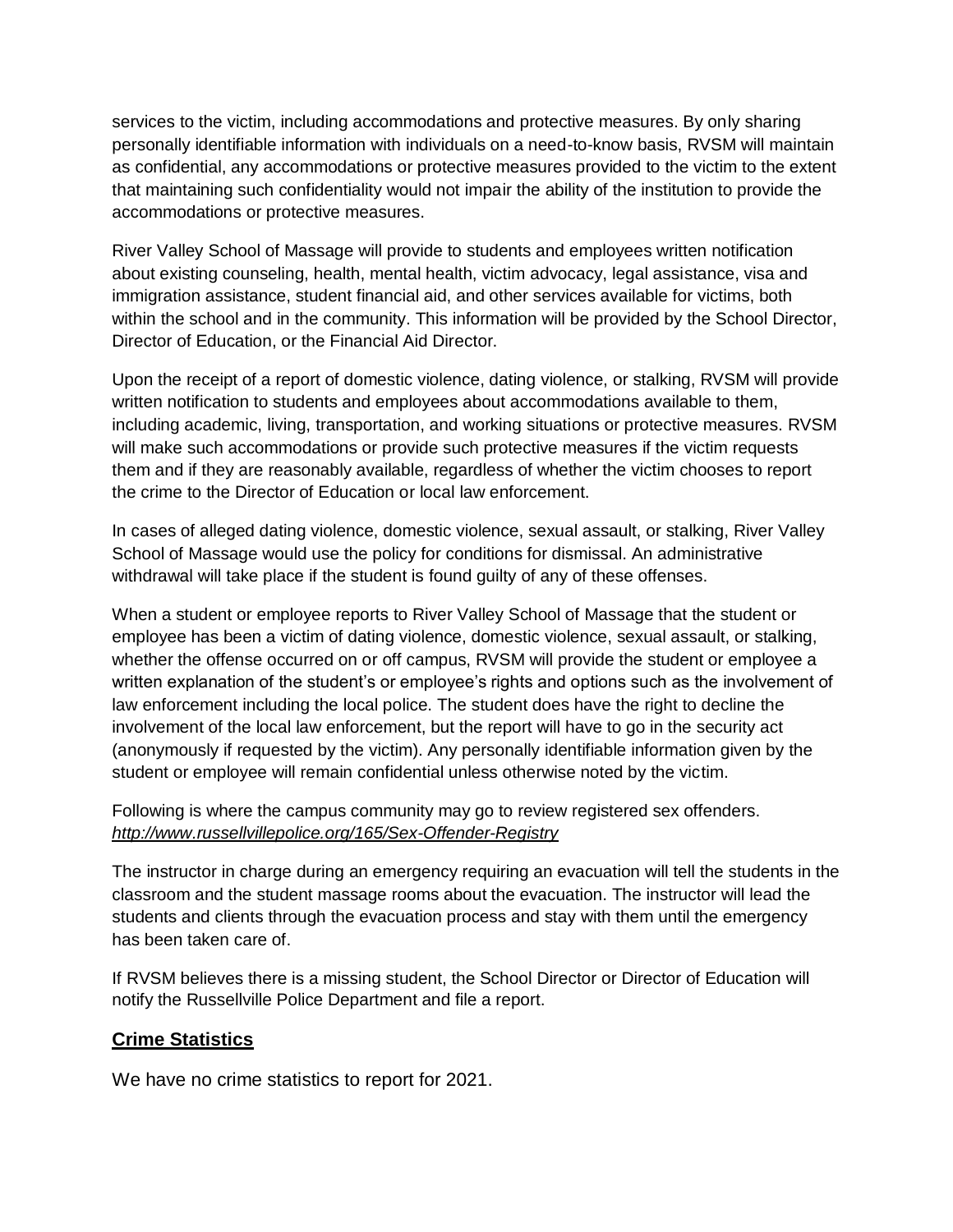# Student Outcomes

Institutional Graduation Rates (Student Right-to-Know Act)

Graduation Rate Report for River Valley School of Massage, Fall 2021 Cohort \*Cohorts are defined as first time, full time, degree seeking, graduates

| Ethnicity / Race<br>African American<br>American Indian/Alaska Native<br>Asian/Pacific Islander<br>Caucasian<br>Hawaiian<br>Hispanic<br><b>Multiple Ethnicities</b> | Number of<br><b>Students</b> | <b>Graduated</b><br>within 5 months<br>$\overline{2}$<br>$\overline{2}$ | <b>Graduated</b><br>within 9<br>months | Eventually<br>graduated        |
|---------------------------------------------------------------------------------------------------------------------------------------------------------------------|------------------------------|-------------------------------------------------------------------------|----------------------------------------|--------------------------------|
| Non Resident Alien                                                                                                                                                  |                              |                                                                         |                                        |                                |
| <b>Total</b>                                                                                                                                                        |                              | $\overline{2}$<br>2(100%)                                               |                                        |                                |
|                                                                                                                                                                     | Number of                    | <b>Graduated in 6</b><br>months                                         | <b>Graduated in</b><br>9 months        | Eventually<br><b>Graduated</b> |

|               |                    | _ _ _ _ _ _ _ _ _ _ |
|---------------|--------------------|---------------------|
| <b>Gender</b> |                    |                     |
| Male          | $1 \quad 1(100\%)$ |                     |
| Female        | $1 \quad 1(100\%)$ |                     |
|               |                    |                     |

Graduation Rate Report for River Valley School of Massage, Spring 2021 Cohort \*Cohorts are defined as first time, full time, degree seeking, graduates

|                               | Number of<br><b>Students</b> | <b>Graduated</b><br>within 5 months months | <b>Graduated</b><br>within 9 | <b>Eventually</b><br>graduated |   |
|-------------------------------|------------------------------|--------------------------------------------|------------------------------|--------------------------------|---|
| Ethnicity / Race              |                              |                                            |                              |                                |   |
| African American              |                              |                                            |                              |                                |   |
| American Indian/Alaska Native |                              |                                            |                              |                                |   |
| Asian/Pacific Islander        |                              |                                            |                              |                                |   |
| Caucasian                     |                              | 4                                          | 1                            | 2                              | 0 |
| Hawaiian                      |                              |                                            |                              |                                |   |
| Hispanic                      |                              |                                            |                              |                                |   |